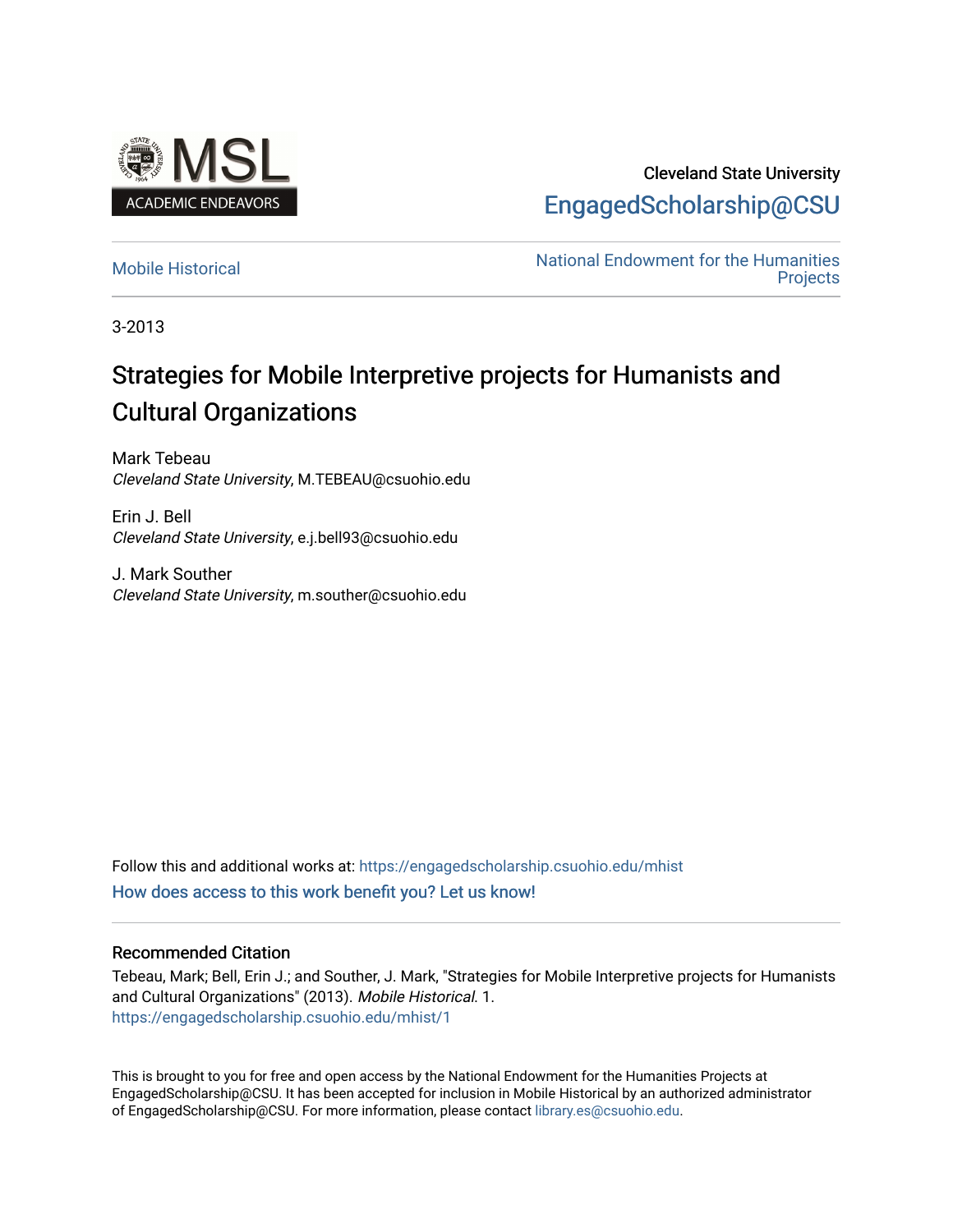## White Paper

Strategies for Mobile Interpretive projects for Humanists and Cultural Organizations

Mark Tebeau, Ph.D. Center for Public History + Digital Humanities Cleveland State University March 3, 2013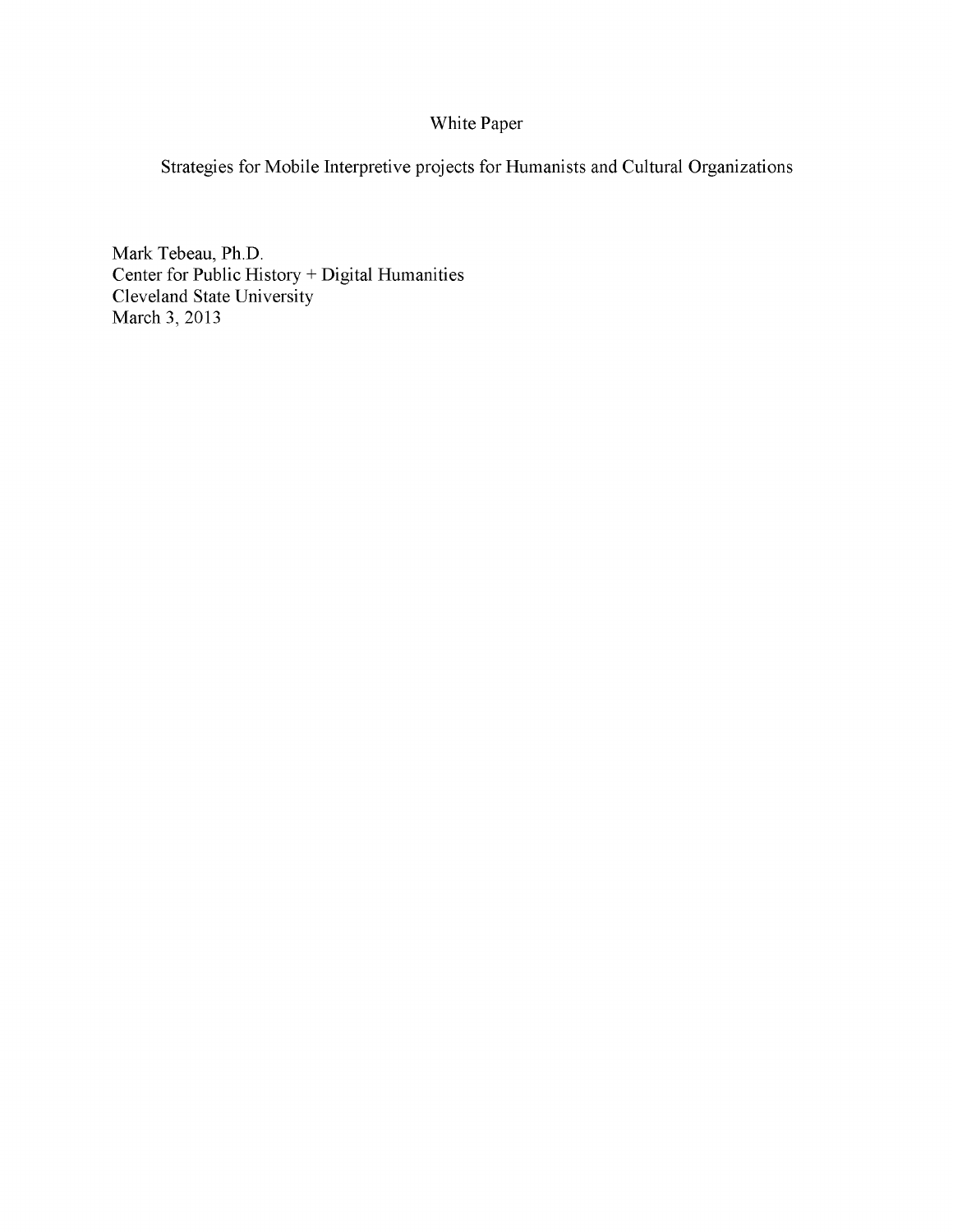## **Introduction**

This paper draws upon lessons learned from the "Mobile Historical" project funded by a Digital Humanities Start-Up Grant from the National Endowment for the Humanities. This white paper focuses on strategies for developing mobile interpretive projects. It is written primarily for humanists and cultural organizations interested in deploying mobile projects, although intended for a broad audience in mind. It is our hope that this project will help historians, historic preservationists, K-12 educators, and small historical organizations to deploy mobile projects in outdoor landscapes. Principally, we discuss the mobile project *Cleveland Historical*, developed by the Center for Public History + Digital Humanities (CPHDH). In particular, we explore our decisions and consultations toward the effort to make *Cleveland Historical* extensible in the mobile publishing framework *Curatesape* (which was termed "Mobile Historical" in our funded NEH project proposal.) Importantly, this white paper recognizes that the problems facing those interested in mobile projects are ambiguous and that there is not a single best practice in doing projects. Indeed, we often find ourselves responding to queries about best practice with the words, "it depends." Nonetheless, we believe that our approach is suggestive of many of the larger considerations required for implementing a mobile interpretive project, particular native mobile applications. Finally, in writing this, we draw on insights from advisors as well as the work of project teams in a variety of places who are implementing projects using the Curatescape framework. These included, among others: Spokane Historical, Explore Baltimore Heritage, Kentucky Historical, Discover Medina, St. Paul Historical, Connecticut Communities, and New Orleans Historical.

## **Background**

*Cleveland Historical* emerged from a decade-long process in which Professors Mark Tebeau and Mark Souther at Cleveland State University explored how urban public historians could interpret place in the digital age, specifically how they could curate a city. It drew upon best practices from several different disciplines including oral history, public history, and the emergent digital humanities. Early incarnations of the project emphasized the importance of shared authority as an oral history process in which interviewers and interviewees and publics shared authority for constructing oral history, interpreting it, and returning it to the community. The resulting interviews, now more than 800 to date, comprise the Cleveland Regional Oral History Collection, which, along with Cleveland Memory forms the primary source documentary spine of the Cleveland Historical project.

Emphasizing collaboration and gaining from use of existing resources, and drawing upon the interactive rhetoric of web 2.0, we developed a series of systematic, cumulative public history programs over a period of several years. Students, scholars, teachers, and communities collaborated to curate exhibitions about neighborhoods and historical topics, including public presentations, physical exhibitions, public radio programming, and student-created websites, such as <culturalgardens.org>. Recognizing the digital shift in public and urban history, both in terms of publication but also in the burgeoning interactivity of web 2.0, we established the Center for Public History + Digital Humanities. Developed over a four-year period, from 2005 through 2009, the Center rolled out the Euclid Corridor History Project, 19 street-located touch-screen history kiosks located along Cleveland's central street and rapid transit line. However, just as the project was going live, the smartphone revolution threatened to kill the initiative.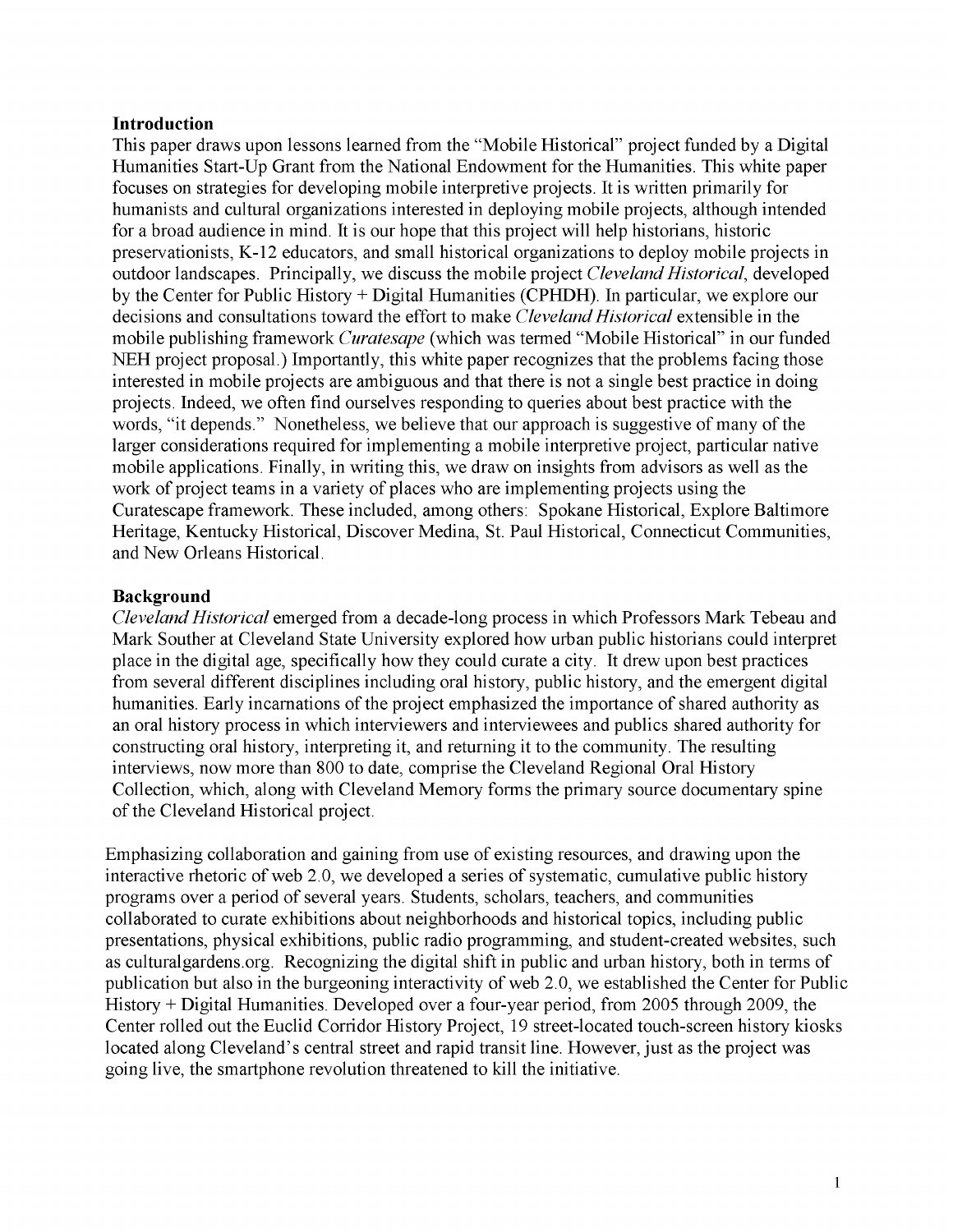Cleveland Historical emerged out of the stew of those projects, most notably the team's question as to whether it could adapt the Euclid Corridor concept to smartphones. The Center began to consider what it might mean to curate the city in a mobile age, the Center and challenged itself to build a standards-based mobile application that reimagined Cleveland's history, making it available on the streets, embracing the full portability of mobile and the full physicality of the city. Beta tested in October 2010, *Cleveland Historical* was released for iOS platforms in November 2010. Drawing on insights from its early test period, Cleveland Historical was formally released in May 2011. To date, hundreds of community collaborators and partners have developed more than 500 interpretive, geo-located multimedia stories, using historical images, oral histories, archival film footage, interpretive videos, and text. As of 2013, Cleveland Historical has over 500 stories, 500,000 words, 4000 images, 1000 audio clips, and 100 videos, and it has become a remarkably deep and broad historical resource. Approximately 13,000 people have downloaded the app, used its rich social media functionality, taken dozens of locally-developed historical tours that interpret the city, and built K-12 curriculum around the app. Also, *Cleveland Historical* received awards from E-Tech Ohio and the National Council for Public History.

## **Curatescape: a Framework for Humanities Curation**

When we built Cleveland Historical, we sought to create a mobile tool of some sort that could be shared and generalized beyond Cleveland. That endeavor, initially titled the Mobile Historical project, received funding from the Ohio Board of Regents, Cleveland State University, and the National Endowment for the Humanities (this DH start-up) to explore the process of extending Cleveland Historical. As this new tool emerged, the Curatescape mobile publishing framework was born.

Curatescape is a mobile app framework for iOS & Android that includes a website optimized for display on mobile devices—phones, tablets, laptops, and desktops. Built on Omeka, everyone's favorite open source archival CMS, Curatescape is a technologically-sophisticated, low-cost solution to mobile curation that is ideal for small- to medium-sized cultural heritage and educational institutions. It is designed to curate the landscape or curate a museum collection, through the use of geo-located (outdoor version) historical texts, archival film and images, oral history (and other) audio, and short documentary videos.

Curatescape has wide-ranging functionality including the following: content geo-located on a map (or tied to the organization of your museum/gallery), tours, search and faceted browsing, layered multimedia, social media, hyperlinks, analytics for web and mobile, as well as a host of other features and functionalities. Curatescape is in the midst of a complete redevelopment. Version 2.0 will have a more sophisticated user interface that will offer users a richer experience, on phones as well as tablets. Users will be able to create favorites and tour itineraries and algorithms will help guide users to popular content or stories related to their interests.

Conceptually, Curatescape emphasizes storytelling, rather than the display of single archival objects, the default approach for so many mobile apps. A story can be told in many ways, from the historical to environmental or from the literary to the architectural, but effective humanities projects must take an interpretive stance that builds meaning through evoking context, place, or identity. Importantly, Curatescape pushes curators to move beyond text to, to create layers of meaning through text, images, and multimedia.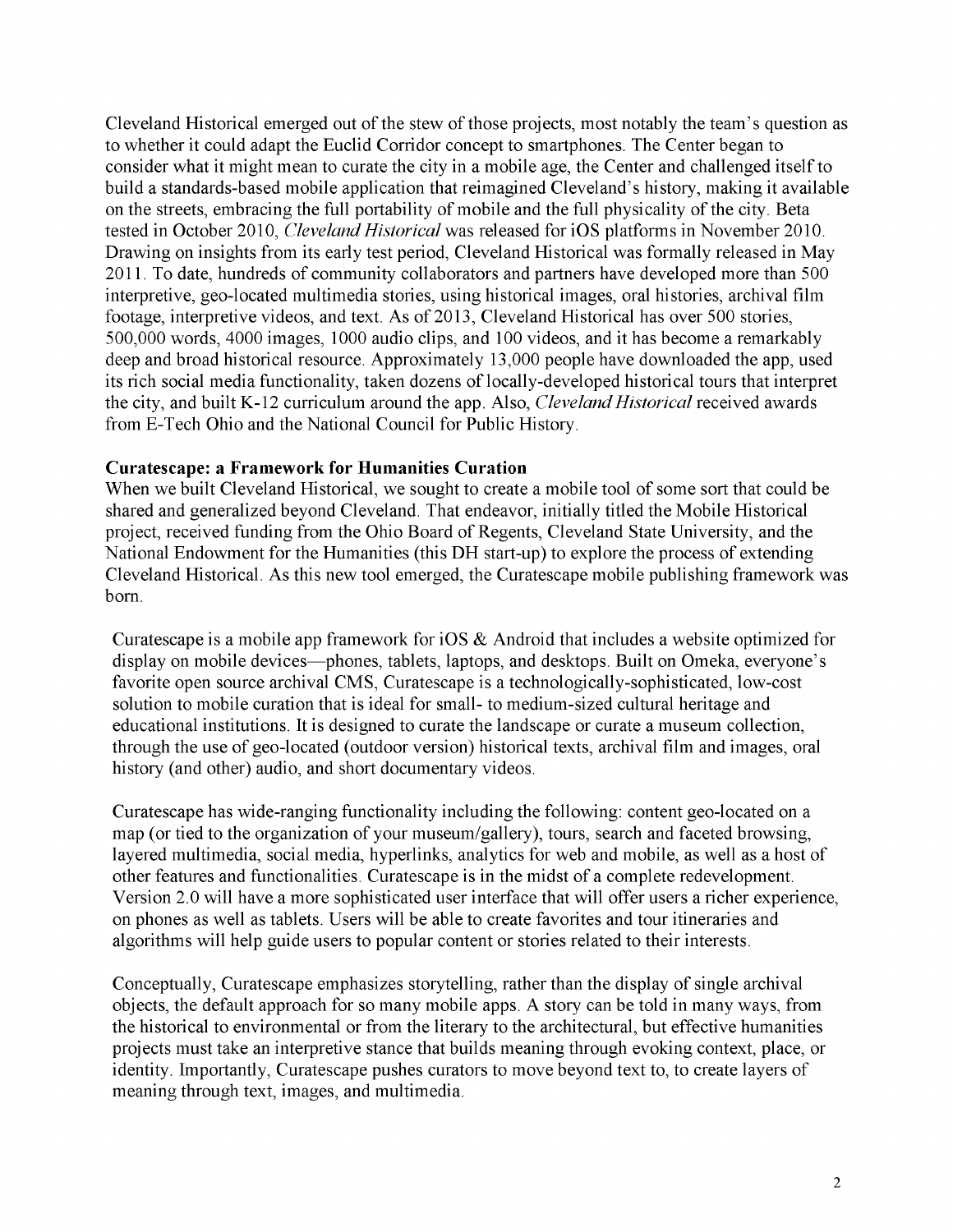Technologically and conceptually sophisticated, Curatescape is an affordable and user-friendly solution that allows small to mid-sized cultural organizations, preservation groups, or educational institutions an opportunity to reclaim their interpretive voice-to tell their own stories-and reconnect to their communities and audiences. Presently, over twenty universities, heritage preservation organizations, historical societies, and museums have adopted Curatescape.

## **Humanities Interpretation in the Mobile Age**

Our approach to mobile curation emphasizes humanities interpretation as its central and defining feature, evident especially in our emphasis on storytelling through carefully constructed layers of multimedia digital artifacts. Unlike other notable mobile and digital endeavors that emphasize the archival object as the central unit of analysis, we emphasize a humanities or social-science based interpretive stance, whether that cultural perspective is historical (as ours is), environmental, or literary. We believe that this building of cultural context, of telling stories, through the interplay of layered primary and secondary materials, provides a richer and more nuanced experience than displaying single archival images or objects. Additionally, by geolocating stories, we emphasize that the richness of landscape itself becomes part of the interpretive frame—another layer of data with which audiences can interact. Finally, we allow for individual stories to have many strands whose elements are connected through a variety of meta-interpretive frames that include tours, tags, subject, and search. Tours, for example, provide paths through the stories, reframing them within broader interpretive contexts, defined by geography, time period, or theme. Likewise, common-sense tagging, formal subject headings, and free search, allow users to aggregate materials in a fashion more suited to their particular interests. Altogether, we have provided for the possibility of multiple layers of overlapping interpretations that lead from individual archival objects toward broader thematic considerations.

The mobile revolution is transforming the digital age, and we hope that our work in building Cleveland Historical and developing Curatescape can provide guidance to humanists—working the academy or cultural institutions—become more effective curators in an increasingly mobile age.

#### **The Mobile Transformation**

Mobile technologies have accelerated and transformed the digital age. The Pew Internet and American Life Project and the Horizon Reports have outlined the dimensions of that change. Over half of Americans now use smartphones to access the Internet, and within two years more than 1.5 billion people worldwide will engage the Internet primarily through mobile. The projected "rise of apps culture" is here, with more than 17 billion distributed worldwide, with a growing number issued by, or on behalf of cultural organizations. The swiftness and scale of this change have been revolutionary, suggesting new paradigms for professional practice in numerous fields, including museums. However portrayed, the unprecedented saturation of mobile devices and software apps presents a daunting challenge to humanists, cultural institutions, and educators, many of whom are still struggling to adapt their professional practices to the hypertext age.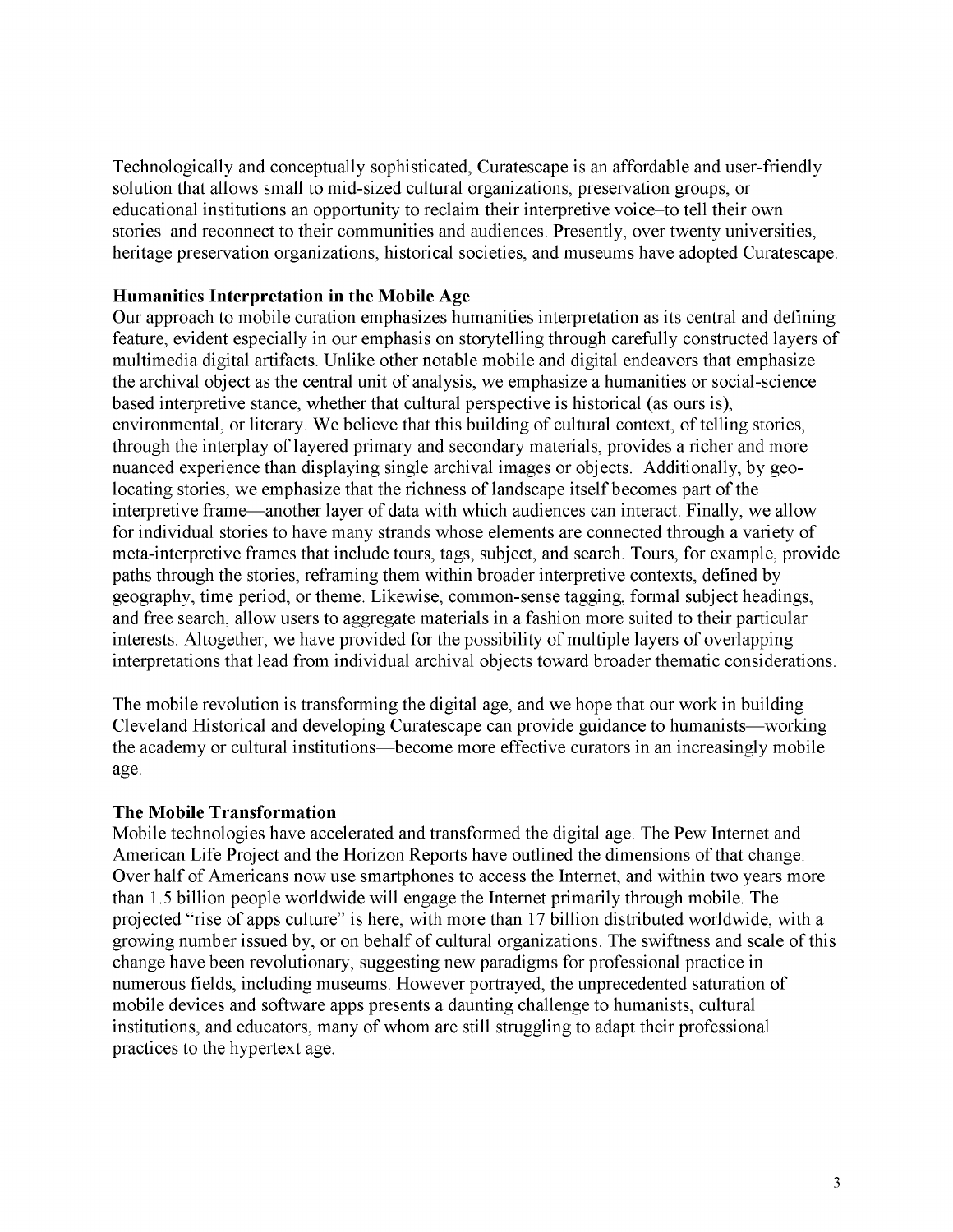Digital and especially mobile technologies have shifted how, when, where, and in what ways we access information, including humanities interpretation. Of particular note, there has been a dramatic shift in how, when, and where we consume information with the advent of mobile. Most obviously, the introduction of the iPhone in 2007 began the shift in access from desktop and laptops toward mobile devices. By 2011, sales of mobile devices were outstripped desktop computers. By 2013 more than half of all Americans owned smartphones, and something on the order of 15% of all Internet traffic occurred on mobile devices. Even more striking, emerging industrial powers, and outside the developed world, more than half of all internet traffic occurs on mobile devices. Thus, we are now routinely using small and highly portable screens—often with 4 inch or smaller viewing areas (measured, corner to corner, on the device.) Of course, tablets have larger viewing areas, but are nonetheless much smaller than traditional computer or television screens.

Not surprisingly, using a smaller screen alters how we engage information, both as consumers and producers. Smartphones, along with cloud computing, mobile networks, and higher and higher data transmissions speeds, have created altered the timing of how we access information. Mobile devices make it more and more possible to access information any time of day or night. Research on this so-called "timeshift" confirms that how we engage the Internet has shifted with the advent of mobile devices. We often ingest information in smaller chunks, engaging it whenever we have time and wherever we are presently located. Often this means that desktop or laptop computers are our devices of choice during the hours of the typical work day, from 9 to 5. At night and in the morning, however, we are more apt to read the news and use our phones to access and share information.

As these trends make information access ubiquitous in terms of time, they also have altered the locations and places where we access information. The ability to consume information anywhere has created new ways for us to engage the landscapes that surround us. By making interpretive materials available in the landscape through mobile devices our ability to interpret those spaces has expanded dramatically, and landscapes themselves—their architectural, environmental, and social characters—are now able to become part of the interpretive framework. The landscape is no longer a backdrop for humanities interpretation but a physical contributor to those frames and understandings.

The shift toward mobile has coincided with the emergence of a more interactive and dynamic web environment, including especially the rise of social media. Mobile tools are connecting people in new ways, both to one another and to physical places, even as the social web is rewriting how we are constructing knowledge. If the social web has emerged independent of mobile computing, its features have been accentuated by the character and use of mobile devices, most notably with geo-social tools and services, such as Foursquare.

As digital transforms how information is being consumed, it has resulted in a proliferation of interpretive approaches that has challenged the authority and power of traditional institution of cultural interpretation, undermining the hegemony of publishers, news organizations, cultural institutions, and universities. In the scholarly community, blogs, web-based interpretive projects, open-publishing, and other digital publishing endeavors have challenged the traditional scholarly currency of journal article and monograph as the standard means for expressing humanities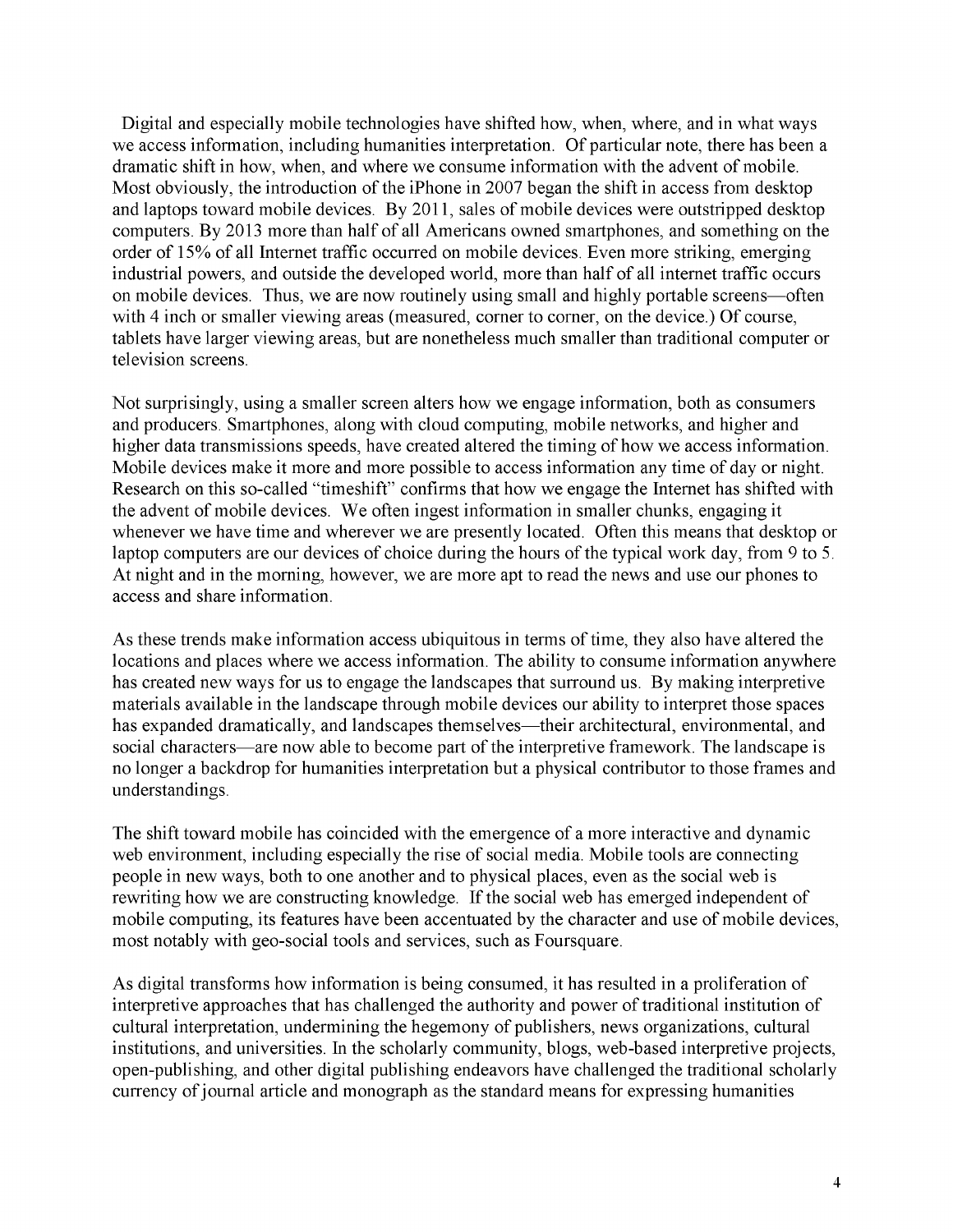interpretations. If the battle continues to be waged in academic departments over the value of digital tools in expressing scholarship, major humanities professional organizations have moved decisively to embrace the new digital era. Likewise, in museums and public humanities settings, there are similar changes underway with the advent of digital archives, online exhibitions, and the move toward openness. As with the academy, these trends have challenged traditional practices, even as they opened new opportunities. If the pace of innovation in museum settings has been slow, it nonetheless has accelerated in recent years with more and more institutions moving toward adopting new technologies, such as mobile.

The possibilities of humanities interpretation have expanded dramatically in the digital era. Indeed, in practice there have been a number of important ways that digital has augmented and extended the scholarship of humanists. Even putting aside the ways that the work of humanities research has been expanding to focus on the expression of humanities interpretations, we find several important innovations. First, humanists making arguments in digital form often have an expanded repertoire of cultural and multimedia objects through which they can express argument. Oral histories and soundscapes are now available for audiences to hear in a fashion that would have been uncommon in the past. Images, texts, and other media have proliferated, providing interpreters a wider array of elements through which they can make argument. And, finally, other metadata features of digital era such as tags, links, community comments, and social media also provide new avenues for developing interpretation, contexts, and controversies. If perhaps we read fewer book-length monographs, as a society, than we once did, our appetite for information, including interpretive insight does not appear to have waned. Indeed, the volume of information flowing along the Internet continues to grow exponentially. In fact, the amount of Internet traffic passing through mobile phones today is as great as the traffic on the entire Internet in 2000. Moreover, even as the volume of information has increased there is every reason to believe that users continue to seek out high-quality interpretive information. In this context, the proliferation of mobile offers an opportunity for humanists to build interpretive strategies designed for the evolving architecture of the Internet, including mobile devices, as well as the build new and wider audiences.

## **Thinking about Humanities Curation in the Mobile Era**

We designed Curatescape to emphasize a layered approach to interpretive humanities storytelling, based on an understanding of the opportunities offered by mobile devices for humanities curation. What follows is an argument about what our team at CPHDH believes are some best practices for humanities curation in mobile environments. In developing interpretations for Cleveland Historical and technology for Curatescape, we have emphasized enacting an interpretive strategy based in the interdisciplinary diversity of humanities scholarship and the recognition of the ways that mobile (and digital) technologies enhance and constrain storytelling. This allows for many approaches to interpreting landscapes, texts, or artifacts, emphasizing that storytellers adopt strong, critical, narrative voices. It also asks storytellers to recognize that users of mobile technology (and digital narratives more broadly) have altered the ways that we consume information, not just how and when we engage it. Thus building mobile interpretive strategies demands that we adapt best practices in humanities interpretation to a new technological environment, in which information is consumed differently at different times.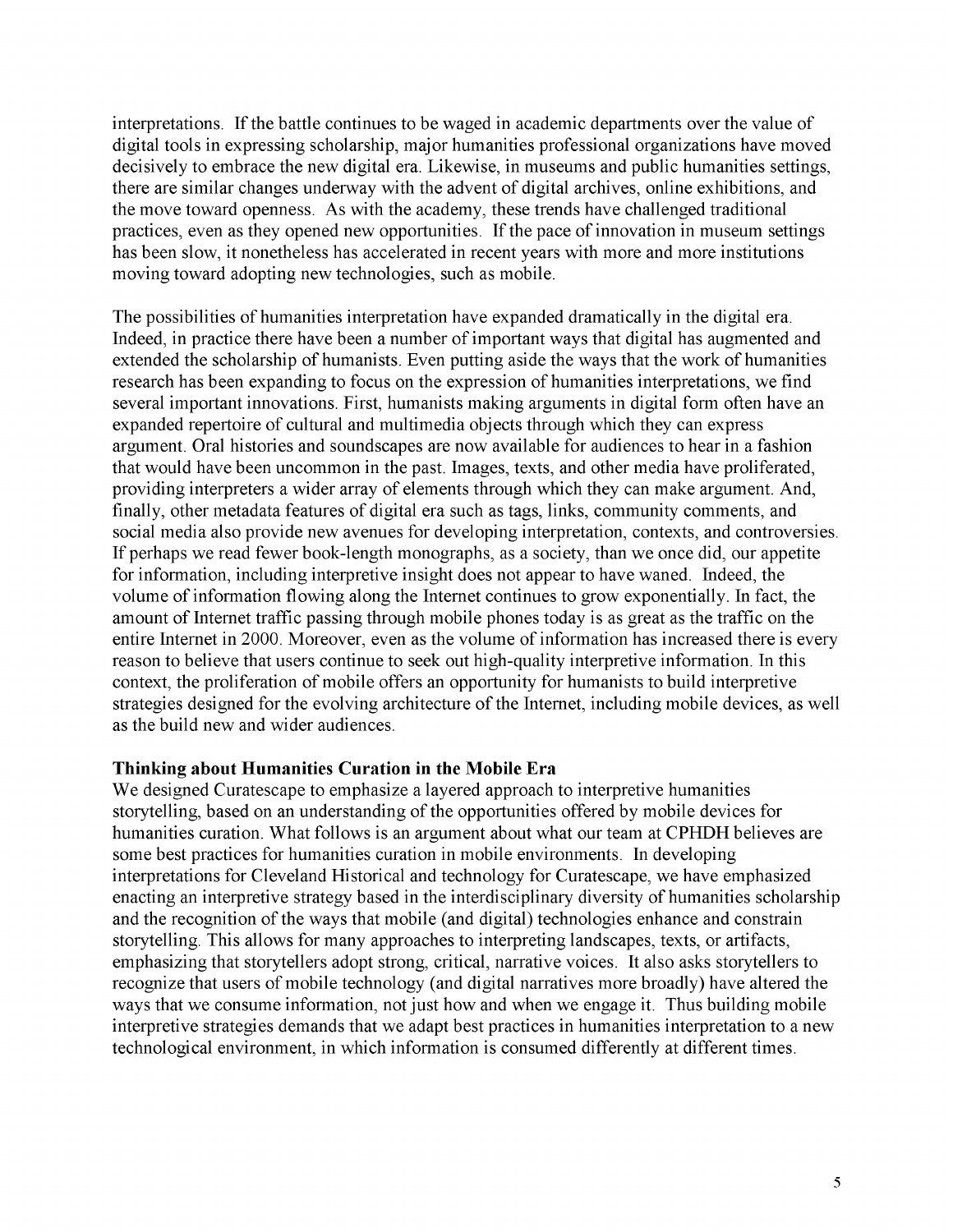We believe that what delineates humanities curation from archival or library-based curation or from other forms of curation are the interpretive frames and contexts that humanists bring to their work. Whether literary, environmental, embedded in rich understandings of material culture, or historical, these interpretive perspectives give humanists both a unique voice and understanding, shaping how we express and organize knowledge. Cleveland Historical, for example, has been informed by the scholarly perspectives of two scholars steeped in urban history, the study of landscape, and social/cultural history. We want explode the prevailing practice in mobile environments of using text, or text and an image, or an image as the basis for interpretation. Effective humanities curation involves more than displaying images on a map. It requires building an argument, informed by disciplinary knowledge and a rich array of source materials, whose presentation is informed by the context in which the materials are being engaged. Project advisors have argued to us that this emphasis on stories is part of what makes both Cleveland Historical and Curatescape unique and valuable to the field broadly.

In part, the layered approach of Curatescape informed by the mobile environments in which it is designed to operate. After all, digital tools are not the books or journal articles that have long defined the humanities. Digital offers access to a wider variety of multimedia materials, providing more vehicles for storytelling. Within that universe, mobile devices are distinctive. Unlike desktop environment, this information is accessed on a smaller screen—not to mention anywhere and anytime. Small screens provide information in smaller chunks, which encourages us to nibble rather than to bite into a story. Likewise, ubiquitous information environments also challenge us to rethink our approach to storytelling.

Thus, we designed the information architecture and user experience of Curatescape to emphasize a layered approach to storytelling. We did this in two subtle ways. First, the user interface introduces stories as complete packages—containing layers of multimedia. It does not introduce images or sound independent of the interpretive story. This approach allows (and demands that) curators frame meaning, build context, and create multiple layers to their stories. Second, we use the Omeka content management in such a way that each "item" is a "story," conceived as a compounding archival object, composed of several parts. Those compound objects include multiple audio, video, or sound files. As a result, the technical fabric of Curatescape is oriented around interpretive, multimedia, and layered storytelling, implicitly making an argument about how central this approach is to mobile humanities curation.

Humanities curation also demands that curators take an interpretive stance. Such interpretive perspectives are sometimes born at the beginning of a project and are sometimes developed iteratively, over time. For example, Cleveland Historical evolved from several early iterations, including an effort that culminated in the Euclid Corridor History Project in 2009-10. Through 22 kiosks, located at 19 bus stations along one of Cleveland's chief East-West streets, Euclid Avenue, we shared interpretive narrative, historic images, and oral history clips. As that project evolved, we began to realize that our choice of subjects and our approach to telling stories were informed by our training as urban historians. Coupled with our interest in oral history and commitment to social history, we discovered a common commitment to sharing the region's stories through the voices of its residents—both ordinary folks and community leaders. Finally, we realized that our public history training—both formal and informal—was prompting us to take on a curatorial role, meaning that we viewed the city as a museum for teaching and learning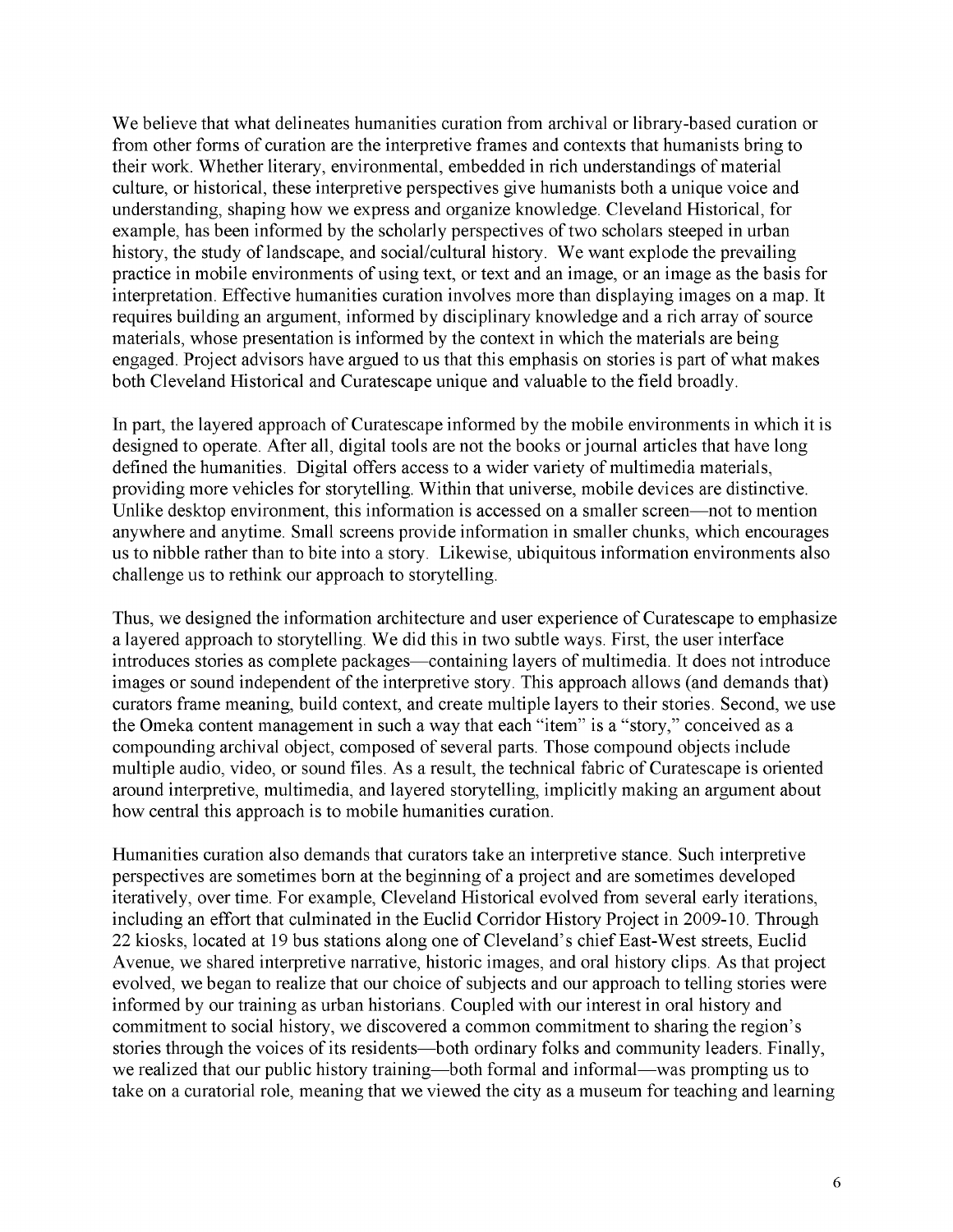history, not to mention we saw our work as having a role in preserving the city's historic landscapes and building public audiences. By the time the Euclid Corridor emerged live, we'd come to understand our work as curating the city of Cleveland, imagining it as a living history museum.

Of course, building an interpretive perspective for a mobile project is not the same as arguing for mobile apps that are monographs or textbooks. Rather, we believe that scholars possess a both breadth and depth of knowledge that goes beyond the anecdotal, the archival, or the hyper-local. We must express those scholarly understandings in a fashion that complements other ways of knowing—whether those based in other disciplines, local knowledge and lore, or in the community. The boundaries of mobile projects demand the integration of the scholarly with the communal, and the challenges of humanities curation push us to confront this challenge. The Cleveland Historical project, for example, is sometimes compared to the wonderful Encyclopedia of Cleveland History (or even Wikipedia) and sometimes compared to the hyperlocal histories of Arcadia publishing. When we are asked how our work is different, we argue that our work is a collection of interpretive vignettes, woven together through a variety of conceptual and technical frames. Our work is designed to interpret the city, to curate it as a living museum, through which we invite questions, discussion, and an ongoing collaborative of content-development with the community. Our work derives from scholarship and broad historical contexts, as well as local insights. And, moreso, our interpretations are designed to be engaged on mobile devices, in the landscape, and (sometimes) while sitting on one's couch at home. Regardless, recognizing the distinctiveness of our perspective reveals much about the boundaries and important building a clear and definable intellectual frame for a project.Thus, we believe that it is imperative to recognize that our humanities projects cannot and should be all things to all people. Effective humanities curation possesses a clear point of view stands as arguably the first and most important rule of effective storytelling.

Curating landscape through interpretive humanities stories should also be differentiated in subtle ways from the sort of curatorial work being done in building a digital archive. Both curatorial endeavors are informed by interpretive assumptions, professional metadata practices, and a host of challenging technical questions. And, there is no doubt that both types of approach exist not as opposites but along a continuum of professional practices in digital curation. Once we've dispelled the notion that these endeavors are diametrically opposed or unrelated, they are nonetheless different in important ways. Digital archival collections generally seek to make individual archival objects available to researchers, publics, and communities, organizing them and making them discoverable in a variety of ways. Interpretive humanities stories, by contrast, are typically larger than that single archival object. If the interpretive humanities narrative usually possesses more than a single element, scholars would argue that our work is a purposeful aggregation and combining of these elements, according to disciplinary practice, perspective, and theory. This effort is distinct from the ways a search of an archive yields a collection of images related to the search rubric, even though we recognize that digital technologies and algorithms may well be on the way to creating an alternative and evocative form of curation.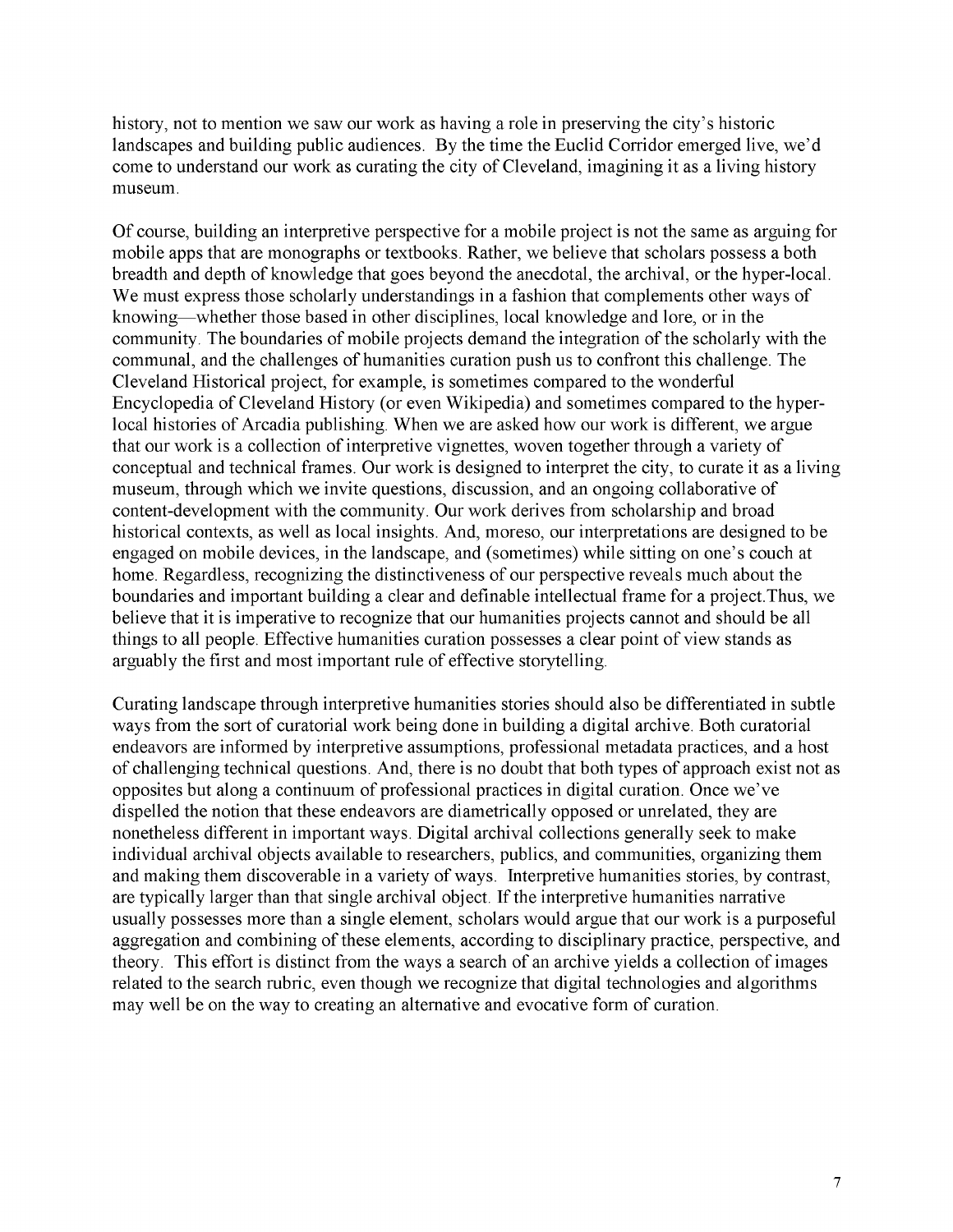Using layers of text, image, audio, and video allows the storyteller to construct meaning in a variety of ways and encourages us to use these layers creatively. Consider, for example, all the possibilities of how one might use multimedia—not just text—to interpret a historical monument, such as the statue of Milan Stefanik, a Slovenian cultural figure memorialized in a prominent public square in Cleveland, as well as throughout the world. One could tell the story of Stefanik in images, comparing the Cleveland monument to others throughout the world through a photo essay. Alternately, one might interview the leaders of a present-day effort to move the Stefanik memorial to the nearby Cleveland Cultural Gardens and contrast their points of view with what a scholar's perspective. Or, better yet, those views could be contrasted with primary-source archival materials that explained why the Stefanik Memorial was originally not included in the Cultural Gardens. Or, perhaps, the interpretive team could produce a video exploring how historic monuments frequently are relocated. In each of these cases, multimedia elements would help carry the interpretive perspective of the story. Not only does this allow one to build multiple layers of meaning beyond written text, but also it allows one to build scholarly context. In this case, we suggest that the story of the Stefanik memorial reaches beyond Cleveland, to other places and times throughout the globe and also we would (if we actually made the proposed short video) be making the argument that statues are not just historically "constructed" and "re-constructed" with time, but that such cultural reconstruction is accompanied by literally moving statues, which is surprisingly common.

The story of the Stefanik monument hints at how the humanities perspective of a project team generates a project's identity. Indeed, Cleveland Historical. Cleveland Historical reflects my scholarship and that of my colleague Mark Souther. With over 500 stories, 500,000 words, 4000 images, 1000 audio clips, and 100 videos, it has become a remarkably deep and broad historical resource. But, it is not encyclopedic. It is perhaps best described as a look at Cleveland's urban social history, as told through stories of landscapes, people, and events. And, although it seeks out and addresses many different sorts of scholarly problems, at its core, its humanities perspective is clearly informed by the literatures of urban social and cultural history. One could imagine, as we have, many different approaches to the region's history including an environmental perspective, literary perspective, or cultural studies frames. Each such humanities frame would not only generate different types of multimedia and textual layering, but would also be reflected in the choices of the stories themselves. For instance, an environmental perspective on Cleveland might produce an app that possessed a host of different geological or biological referents and materials, with completely different stories.

Building a layered interpretative approach involves more telling multimedia stories it also includes creating multiple threads or arguments that run throughout an entire project. Toward this end, we've developed an extensive "tour" funcationality for Curatesacape. Tours allow curators to create threads of meaning—connections—between stories. Borrowing the concept of an urban walking tour provides an insight into a neighborhood, we have conceptualized tours as ways of organizing the content through different interpretive lenses. These frames need not be just neighborhood-based or geographic in orientation. They can be thematic, temporal, or disciplinary. Imagine, for example, a women's history tour, a tour of art-deco architecture, or a 1930s tour? Each tour provides an overarching framework through which a particular interpretive story can be framed and reframed. Indeed, just as with the urban landscapes, individual interpretive stories can appear in multiple tours, providing a new way of imagining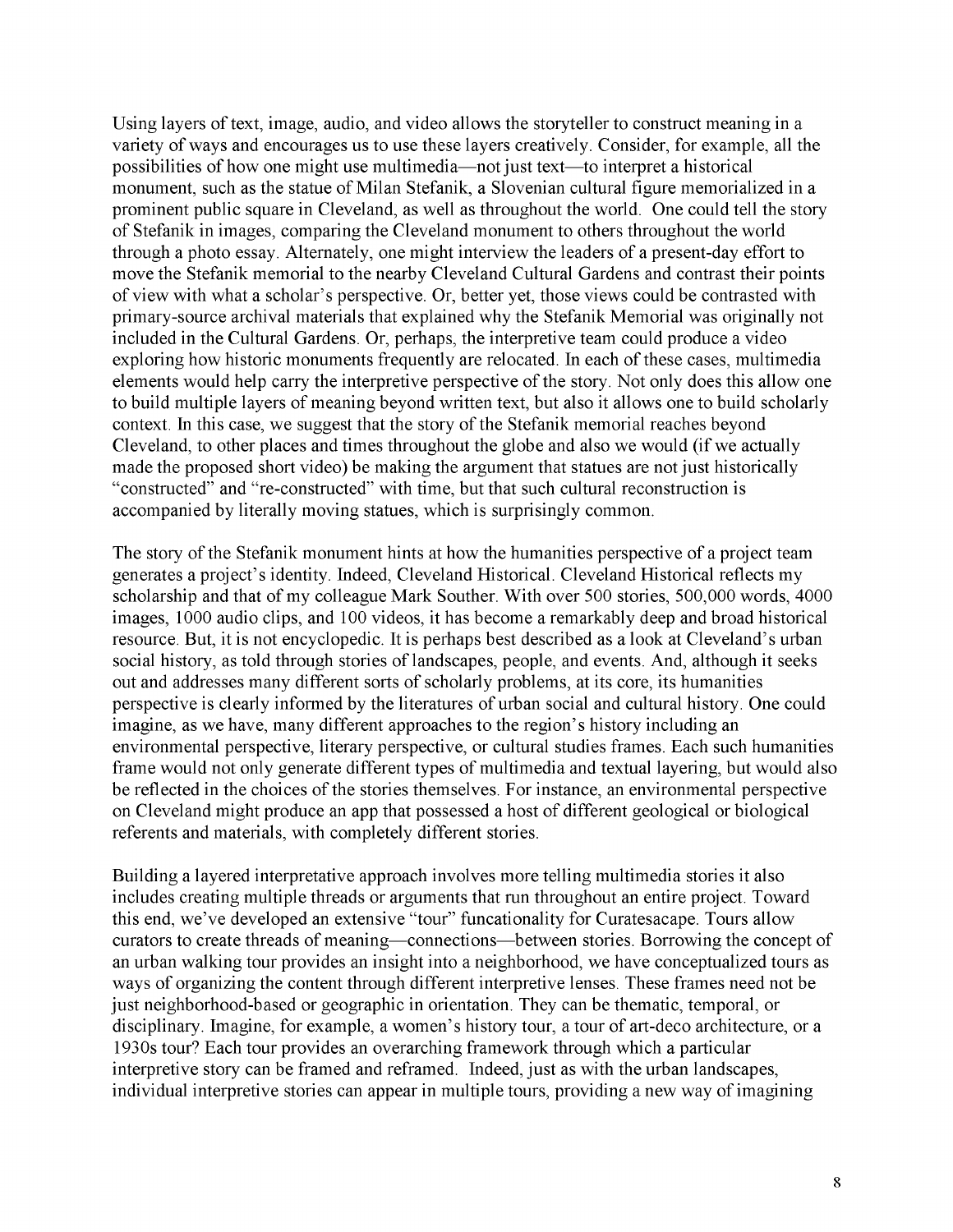and experiencing those stories. The tour, then, becomes more than a way to connect stories that are geolocated within a single neighborhood; it allows curators to build connections that cross geography. Tours contain a narrative that weaves its component stories together, and curators can order those stories in any way that makes sense, although we've noted that app users don't always follow the best-laid plans of curators. Future versions will possess richer maps to accompany tours, the ability to add multimedia items to the tours (such as an audio track or additional video or photography), as well as the ability for users to build and share their own tours.

In developing tours for Cleveland Historical and experimenting with their functionality, we have discovered that tours provide a curator's point-of-view, but users often seek to find their own paths through the interpretive stories using search and other functionality. Toward this end, we have continued to add a variety of features that accentuate the concept of layered interpretation. These include social media functionality, allowing users to share their discoveries, as well as user comments, which provides forums for public feedback and conversation. Additionally, using tagging, subject headings, and search all provide alternative ways of aggregating stories, allowing users to follow their own interests. In recent versions of the website, we have also randomized the presentation of stories, and allowed users to select a "random story." This enhances allows users an even more serendipitous discovery, which we've been surprised to learn is a favorite way for returning users to explore the stories on the app. In the future, we will allow users to identify and share favorites, and we will provide an algorithmic search that will direct users down paths that other users interested in the same stories have favored. Altogether, these features—present and future—underscore our sense that humanities curation is layered an non-linear, especially in mobile environments. Just as important is seeking to balance our own curatorial voices with the interests and perspectives of our users, allowing them to be able to discover and make connections between stories.

Landscape, as we've already suggested, plays a vital interpretive role in many mobile projects. As with most landscape apps, Curatescape geolocates stories on a background map. This is a common practice among many digital projects, and some have gone so far as to argue that geolocation will be the foundation of Web 3.0. In mobile projects, geolocation provides users with a handy way to discover stories near to their present location and to getting directions to stories in which they are interested. Also, eolocation provides and urban context for narratives, and places stories in relation to one another on a map. For users familiar with a city or landscape, pinpointing a story on a map can provide a modest amount of interpretive context. By contrast, for users less familiar with the geography of a place, geolocation offers very little in the way of interpretive context. Likewise, geolocating a story on a contemporary, or even historical, map merely places it in the landscape. It does not provide, ipso facto, interpretation. This is true even of historical maps. Futhermore, although a map may well provide an important referent, such contexts are also not always useful because of the small screens of smartphones. In this miniaturized context, maps are less detailed and expansive than on tablets or desktops, providing less detail and framing than one might see on a bigger screen.

Geolocation has other shortcomings as well. In large projects with many stories (i.e. Cleveland Historical) the number of pins (stories) on the map soon overwhelms the map rendering it useless. Design strategies help to alleviate this issue, but do not do so completely. For example,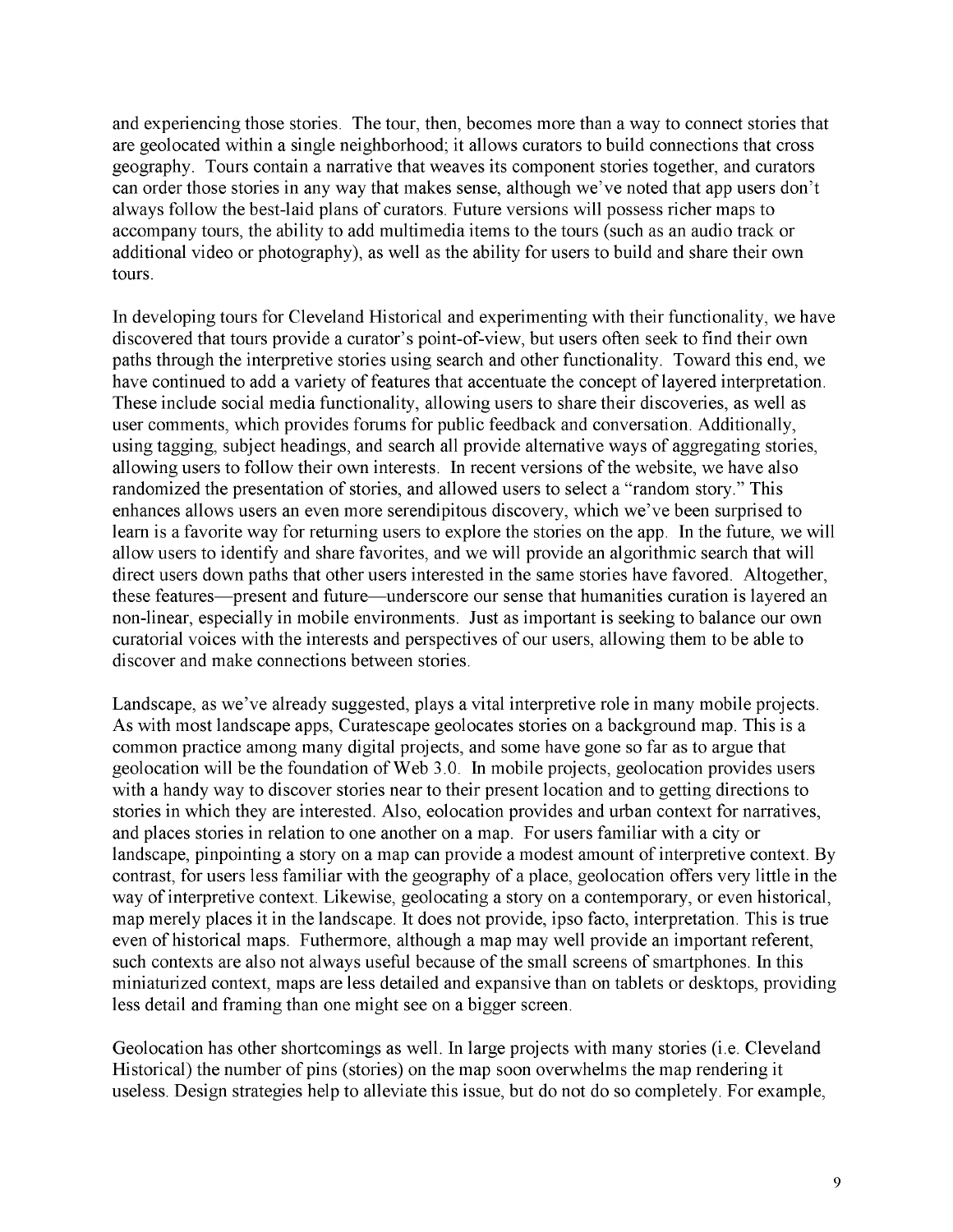concatenating large numbers of pins together (usually indicating the number of map points that have been collected into that pin) can make a map less busy at maximum zoom. As the user zooms, those concatenated pins split, revealing sub groupings, and eventually the full range of points on the map. This approach surely makes the map view more appealing but does not solve the underlying problems of viewing large numbers of stories on a small-scale map. Other approaches include color-coding pins or showing only a limited number of pins on the map. Neither of these solutions completely alleviates the interpretive problem presented by this phenomenon. In the former case, color-coding pins produces a rainbow that does not (on its face) provide a richer interpretive perspective, even if it makes discovery marginally easier. In the latter case, limiting the number of pins displayed renders the map legible again, making it useful for navigation. However, limiting the number of pins has only hidden the problem, it has not rendered the map more interpretive or useful for navigation. Finally, these same problems appear when geolocating many stories in small spaces or dense spaces—such as a cemetery. The tight clustering of pins requires zooming so far in to the base map that it does little to orient a visitor to the landscape. Moreover, such clusters can't be easily disaggregated (or expressed) at wider zoom levels, making the nuances of stories geolocated in small spaces less apparent and discoverable.

These cautions about geolocation are not arguments against using it in mobile apps—especially landscape-based apps. Indeed, we continue to view geolocation functionality as a critical function in Cleveland Historical, and we see this function as an important tool in the arsenal of mobile interpretive endeavors. However, we believe that geolocation needs to be engaged more critically and thoughtfully. We believe that mobile endeavors—including both landscape and indoor/museum applications—should supplement geolocation with other modes of discovery and interpretation. While our team loves historic maps—and often uses Sanborn Maps in interpretive stories—it is not clear that these maps actually solve the problem of interpretation on small devices. We would encourage digital humanists to seek more creative solutions. One solution to this interpretive problem might be to use Open Street Maps, or another similar open software solution, as the background maps for an app. A project team could build (either itself or in collaboration with its community) a background map that carried the interpretive humanities perspective of the project—including interpretive data from historical maps—transforming the map into a deeper and more meaningful interpretive layer.

Landscape-based mobile projects should look toward the physical landscape for rich interpretive context. Indeed, constructing stories that draw upon the landscape for interpretation provides an extraordinary opportunity to unleash the particular benefits of a mobile-based project. For example, in Cleveland Historical, we urge our curatorial team to visit the physical landscape where their story will be geolocated as they conceive their interpretation. Using physical location to evoke a sense of place, to engage the tangible city, provides an unparalleled way to engage senses. Details matter—construction materials, natural environments, traces of former landscapes, architectural form, and contemporary use. Space matters. What does it feel, smell, and sound like to walk the area? In what ways does the space shape a user's learning? To the degree that the physical landscape enhances our understanding of the past, the reverse is also true. Humanities interpretation helps us understand landscape. History and culture shape our understanding of place. Developing interpretive research, images, and sounds helps to evoke the physical environment transform a physical space into an imagined space. This approach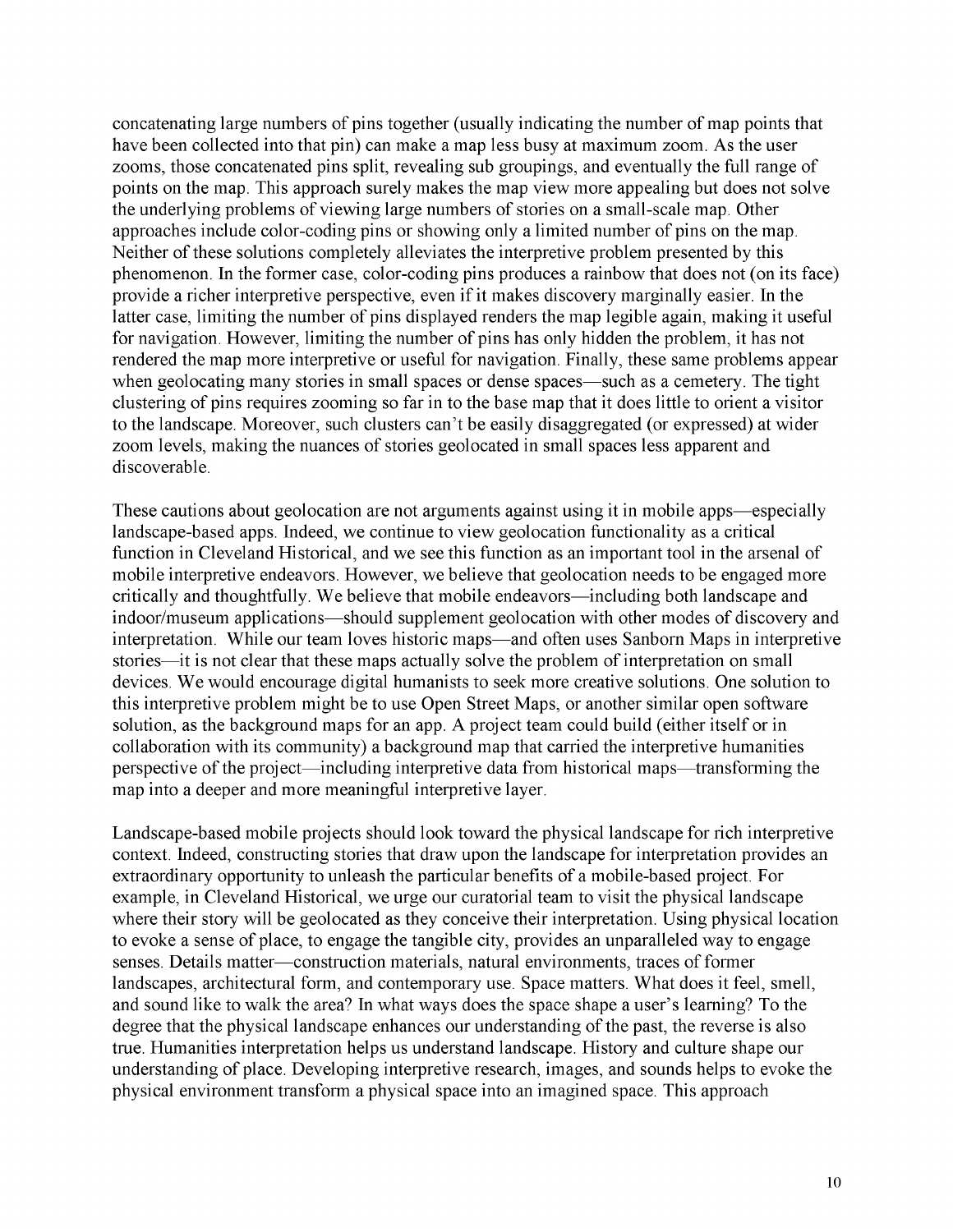engaging landscape offers an approach that makes full use of mobile technologies, one that is arguably the most powerful interpretive interaction possible for mobile interpretive projects.

Another approach is to use what technologists describe as augmented reality, which typically is defined in terms of using the sensors on a phone, such as a camera, to visualize content. In history-based apps, such as *History Pin*, this results in the ability to superimpose a picture of the current landscape over a historic photo. Other platforms, such as *Layar*, provide information about points in the landscape as you pan the phone's camera around a space. Both approaches provide a novel and interesting way to engage the landscape that uses the full functionality of mobile smartphones in situ in the landscape. If these approaches provide a clever way of using technology to enhance our connection to place, they nonetheless emphasize the technical over the interpretive. Superimposing a present view of building over a past view does not reveal the full interpretive dimensions of place, unless it is accompanied by an engaging elucidation. Too often what passes for augmented reality is a brief description of the overlaid images that does little more than identify the information being viewed through the lens of the smartphone's camera. From a humanities curatorial perspective, such an emphasis on technology over interpretation does not fully succeed in evoking landscape and place. In fact, one could argue for an alternative definition of augmented reality that is based not in technical wizardry but in interpretive rigor. Building an interpretive context for landscapes being viewed—through imaginative images, oral history and other expressions from the past, and from theory and practice in the humanities—augments "reality," and our experience of landscape in a much deeper fashion.

## **Effective Storytelling Strategies: Summary**

In thinking about what makes good humanities interpretation at the level of the story, it is clear that there a no clear rules. In fact, there are many approaches to effective interpretive storytelling. Although there is no single best approach, our experience with Cleveland Historical, suggests that we can build a process that results in effective stories. For us that process begins by identifying a broad theme, topic, or even collection of primary documents—an interpretive thread, if you will—that will tie multiple stories together. This thematic, geographical, or temporal frame can be conceived as a frame for multiple stories that is tied together with tags, subjects, or keywords. Alternately, this broader frame can become a tour in its own right, and multiple stories for that tour can be composed simultaneously, by weaving them together creatively. In Cleveland Historical those threads have been defined thematically (crime and punishment, immigration, or the Civil War), by neighborhood (Tremont, Ohio City, Downtown), materials or architectural styles (statues, murals, art deco), or sources (the Cleveland Heights uses a common historical collection of street photographs from the 1970s.) Most important though is finding that topic or theme, and making it specific enough that it can inform multiple stories, but also broad enough that those stories can find ways to complement one another analytically.

Moving from the general to the specific, the next step is to identify a compelling place, person, event, or even humanistic theme worth building a story around. From there, identifying compelling source materials—primary and secondary—becomes vital. If a story cannot be expressed in image, sound, or video, then we have to reconsider our approach to that particular narrative. Coupled with this consideration of the particular, will be the consideration of how that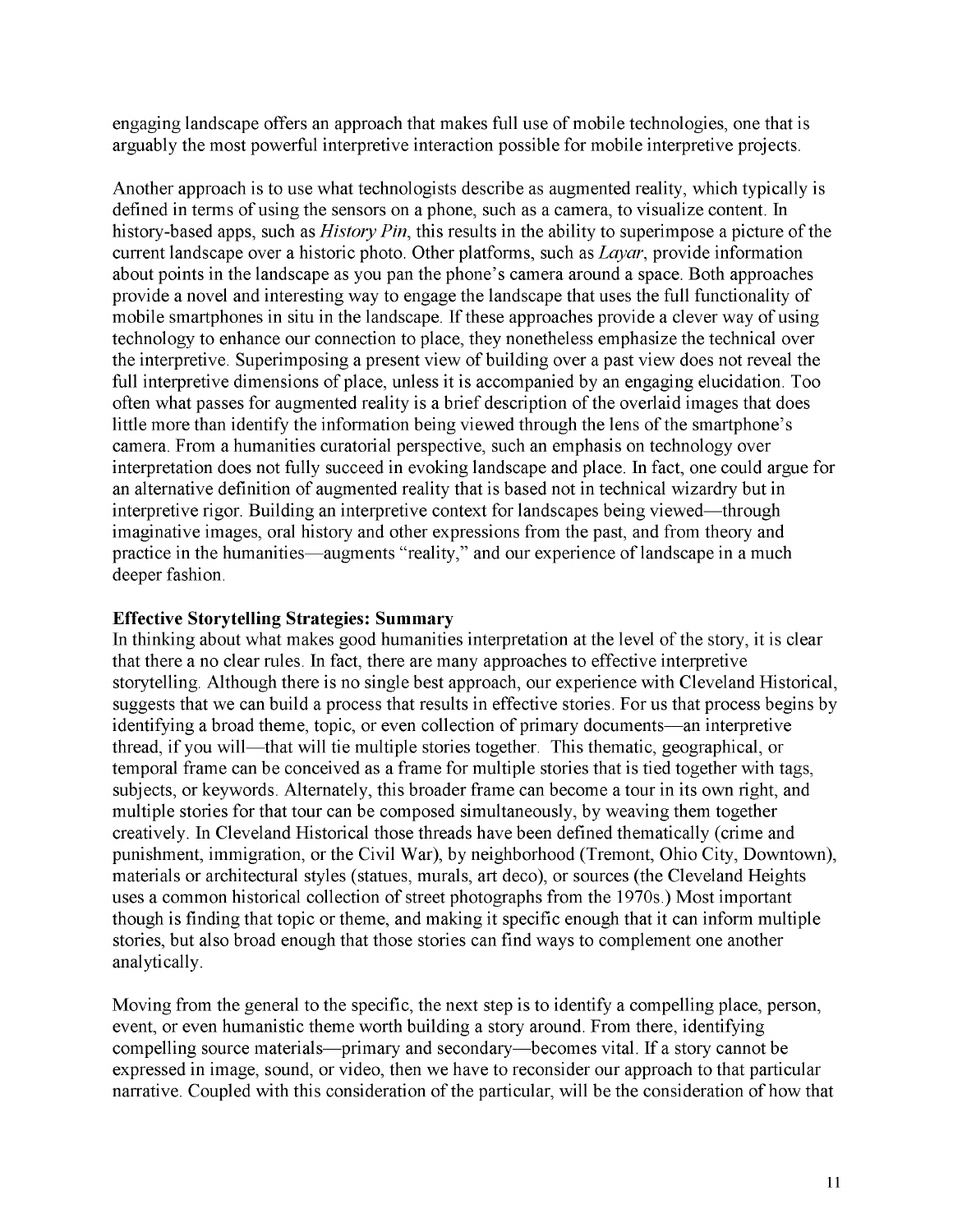story is best geolocated. Geolocation of stories should not be literal. For example, in telling the story of an African American business, should the story be located at the owner's house or business location? What if there were multiple business locations? The trick is to identify a physical location that helps to interpret the story, not necessarily the most "correct" spot. Finally, the story works through a lengthy editorial process, with team members—graduate students, volunteers, and faculty—reviewing and adding to the entry as appropriate.

Below are more than a dozen guidelines that we typically share with new team members and project partners. These are listed in no particular order.

- 1. Interpretive digital storytelling is not the same a creating an encyclopedia. Wikipedia exists. Partners who want to create encyclopedic knowledge should edit Wikipedia. And, indeed, many mobile apps use Wikipedia in its various guises to provide geolocated information for mobile devices.
- 2. Interpretive digital storytelling is not the same as creating an archive of images, sound, or text. There are many digital archives that possess vast collections. We encourage our partners to add to these. But, we do not see Cleveland Historical as the same as those digital archives, such as the remarkable Cleveland Memory Collection in Cleveland.
- 3. Start with a single core element: person, event/moment, place, or human voice. Emphasize that core narrative, build interpretation around it, and then make it discoverable through links, tagging, geo-location, and other strategies for engaging users.
- 4. Take a strong humanities perspective. Express a clear point-of-view without resorting to the voice of the omniscient narrator.
- 5. Find sound. Collect oral history. Give voice to the past. We have conceptualized Cleveland Historical as a collection of stories. Build around such stories—and collect them.
- 6. Make videos as a way of providing one path—your path—through the story's materials.
- 7. Web 2.0 and mobile has broken the barriers between scholars and communities. Use that to the advantage of the story, by building with the local community. Work with partners to develop and produce narratives. University students, K-12 teachers,  $10^{th}$  graders, community members, and professionals at cultural institutions can all become effective interpreters in their own right.
- 8. Train community partners to become collaborators. Draw them into a project's conceptual approach. And, reward them for telling stories. Wikipedia is a model here not the fact that anyone can edit an entry, but over several years the Wikimedia Foundation has built a large army of committed project volunteers. Indeed, Cleveland Historical succeeds in no small part because half of the staff are regular volunteers, training and working with other members of the regional community.
- 9. Humanities frames matter. Explore literature, art, sound, environment, architecture, and critical theory through your work. Oddly, the public finds these theories and ideas engaging, as long as they are not presented in a condescending and didactic fashion. In the case of Cleveland Historical, we advise the project team to find ways to make historical debates, ideas, and concepts transparent through primary materials, revealing the ways that history is being actively constructed and debated right in front of their eyes.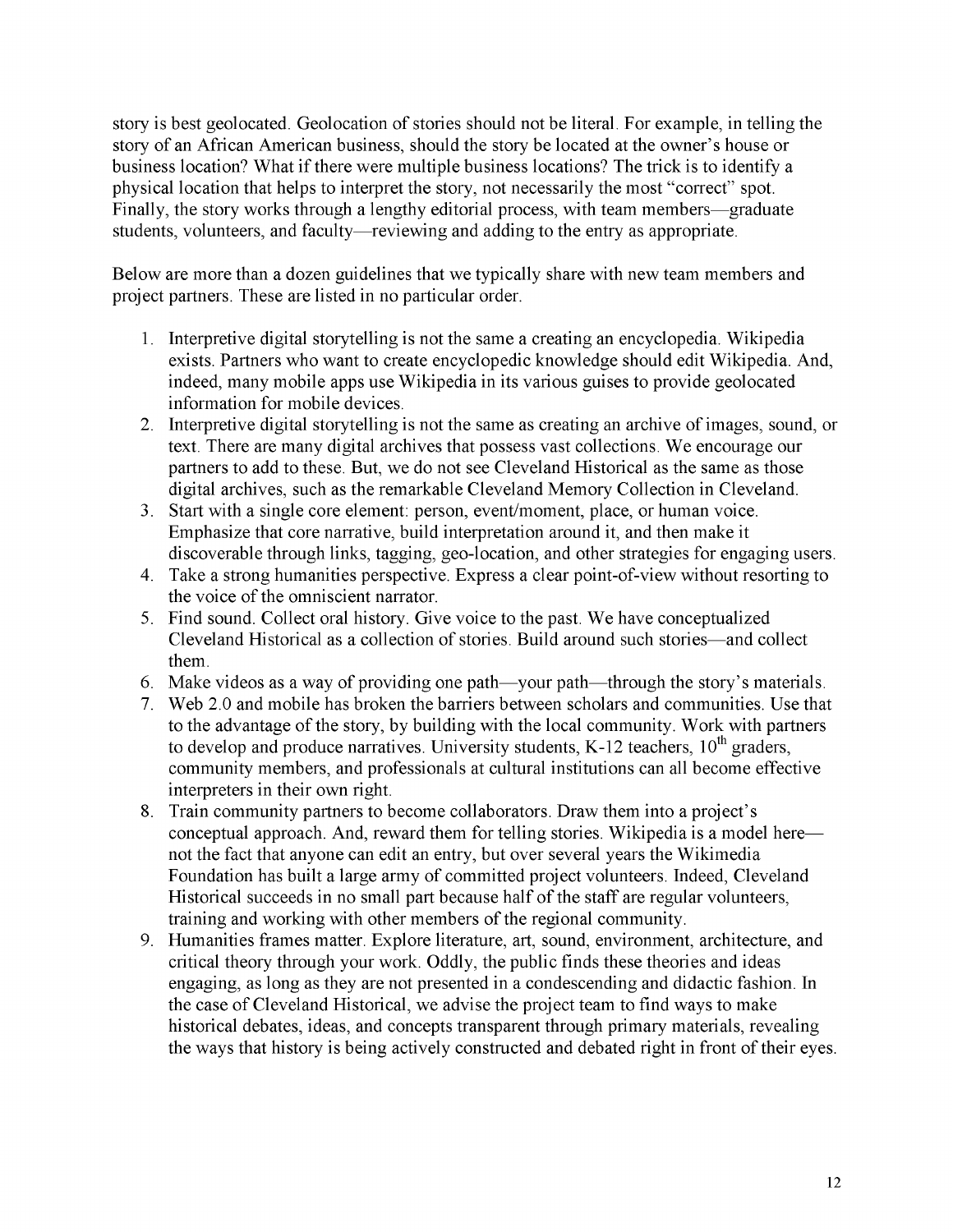- 10. Layers matter. Interpretation gains power through its connections to evidence and the real world. Reveal that evidence; show it and allow users to explore and understanding the primary materials being revealed. Persuade.
- 11. Metadata, metadata, metadata. Think about tags, subjects, and language (for search) that can help users define their own path. Too little or imprecise metadata can obscure as much as metadata strategies that are too elaborate or overly precise.
- 12. Consider your audience. Not every story or tour needs to be developed for every member of the public. The project collects stories; users find themselves in those stories. Construct stories and tours for audiences.
- 13. Build context. Context means many things but it always deepens public understanding.
- 14. Make your argument through tags and tour. Tours, for example, make connections. Tours are physical routes, thematic routes, chronological routes, neighborhood or other place designations. Tours as both formal and informal paths. Tours must include story content, but also can include additional layers of information.
- 15. Multimedia file quality matters. Large pictures load too slowly on 3G collections; small pictures are hard to discern. Poor audio quality or editing diminishes or obscures the power of human voices to tell stories. Poorly constructed videos make us all look like amateurs. Users are accustomed to professionalism in their digital endeavors. Adhere to the formatting guidelines in the project printed materials

(<https://github.com/CPHDH/Curatescape/wiki/Formatting-requirements>.)

## **Technological Considerations**

Mobile projects are digital projects. The distinction is largely about the user experience and the technologies used to access your interpretative work. Thus, like any digital project, perhaps the most important technology question for mobile projects originate with the process of organizing, structuring, and hosting data. Our experience recommends the approach advocated by the New Media Consortium in its Horizon Reports. Projects should utilize standards-based (such as the W3C Internet standard) date structures and content management systems (CMS). We especially recommend that the project adopt a CMS that will allow it to re-use its data in the future, as technology changes, and that can be easily managed and operated by the project team. Standardsbased content management makes an important difference in furthering the goals of most mobile project for a variety of reasons. Most importantly, through using standards-based content management, as opposed to heavily customized, hand built, and idiosyncratic content management, you will discover that your data can be moved, connected, and managed more easily. This allows your project to change with technology. Not only does this allow your development team the ability to plan for the future, but also it will allow your team to collaborate with professionals at partner institutions. And, importantly, as the Horizon Reports make clear, it begins the process of allowing you to create an economy of scale, giving you the opportunity to reuse data for a variety of other projects.

Likewise choosing an open-source content management system that your team can install, manage, maintain, and even program can dramatically reduce your costs and/or dependence on external organizations. Open source has the advantage of being tied to a broader development community, meaning that your project can benefit from the technical insights of others, working on their own projects and returning their work to the community. Open-source can also liberate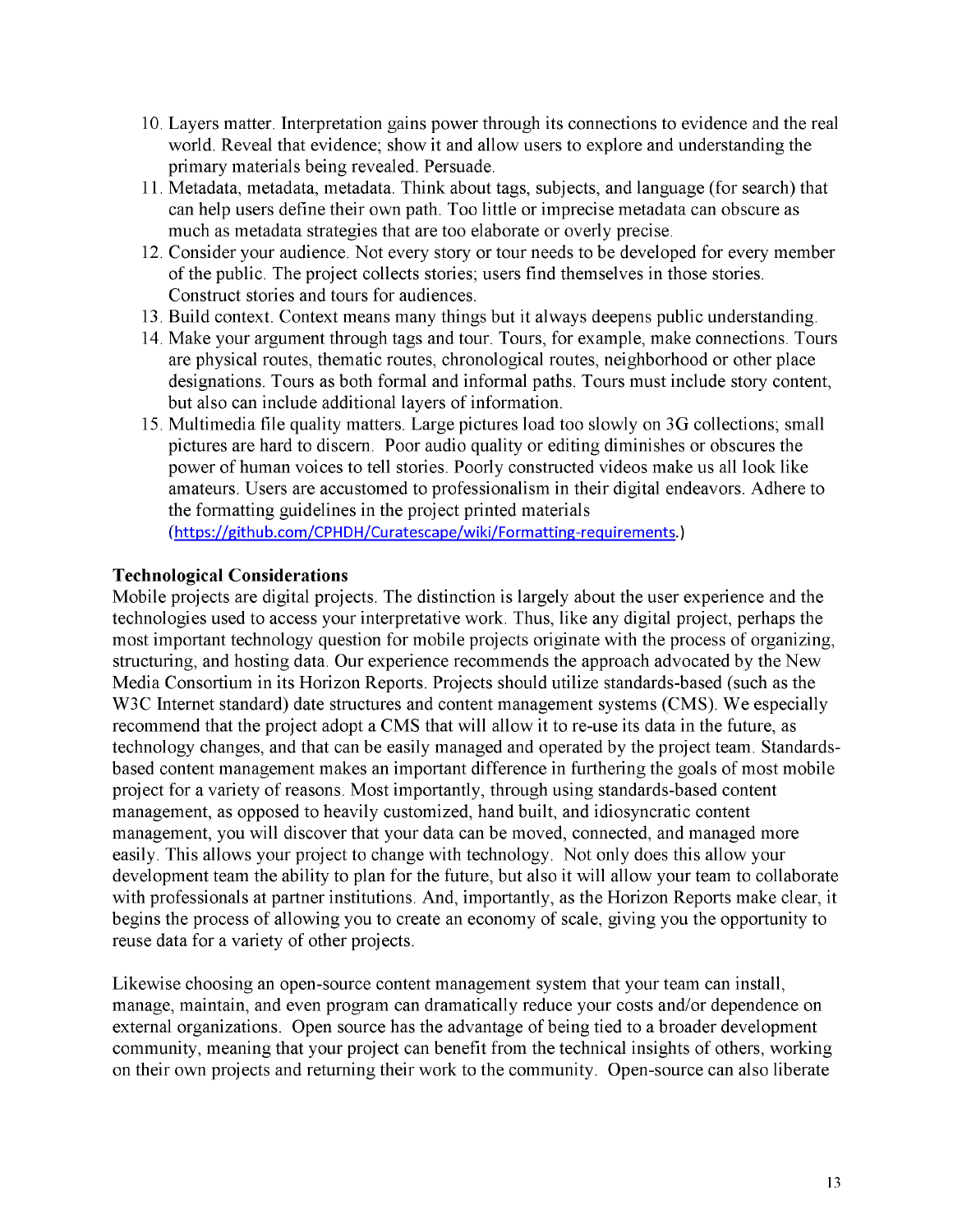you from proprietary software programs that only a very select few people can organize and manage, which can make your project more transferable, manageable, and durable.

As much as we recommend open-source tools, open-source software comes with liabilities, including higher technical barriers that pose challenges in terms of expertise, time, and cost. Likewise, as open-source projects evolve and these software tools change (over their life), issues of maintenance and cost can become burdensome. Even the strengths of open source tools, such as its modularity, can become weaknesses. If, for example, one plug-in fails an entire project can come crashing down. Relying on too many plug-ins that need to be constantly modified (to keep up with change in the core open-source software) can be burdensome. As projects grow more complex in this way, maintenance becomes a significant issue. Such considerations need to be planned for from the outset.

In developing Cleveland Historical the Curatescape framework, we chose Omeka as the opensource archival content management system for the project for the variety of reasons enumerated above. First, its adherence to Internet and archival standards meant that our project was connected to, and informed by work across a variety of fields. Likewise, as open-source software, we could use the insights of other programmers through plugins. We also liked that Omeka was relatively easy to use and widely used among cultural organizations, which helped to make the Cleveland Historical project more dynamic from a curator's perspective. We could trade content in and out quickly, sometimes in direct response to changes in project partnerships and upcoming events. We also liked the customizability of Omeka. Of course, not all opensource content management systems are easily customized, but the ability to customize the archive, as well as its look and feel provided a great deal of control to our project, and to partners' projects. It is also worth noting that we also have avoided too much customization because that can be difficult for less technical partners and organizations to deploy. Significant customization can also make projects harder to sustain, with the emergence of new software versions, changing web browsers, and other technologies.

Indeed, as we moved to build Curatescape and work with early adopters, we were surprised at the range of technical expertise possessed by partners. In some cases basic details about servers, obtaining hosting, or even buying domain names were difficult for partners. We had anticipated that most of the work in deploying the web-based aspects of Curatescape (which are freely available on Github repository) would be done by partners. We quickly learned otherwise. Many humanists possess sufficient theoretical understanding of digital issues to embrace the emergence of these tools (i.e. they understand metadata and such issues) but often lack the training (or technological fearlessness) to tackle some of the more mundane aspects of projects. As a result, we have come to recognize the provision of support for these services, as well as some of the more technical aspects of content development (see discussions of audacity and handbrake below in Content Development) can be vital to project success. Thus, we recommend project teams identify and cultivate some basic technological acumen as part of their projects, recognizing that these most basic of tasks can make the difference between success and failure.

Social networks and social sharing are vital to contemporary digital life and should be included in every project. Indeed, not only are they omnipresent in the contemporary digital age (a pervasive feature of so-called Web 2.0), but mobile phones have contributed to their expansion.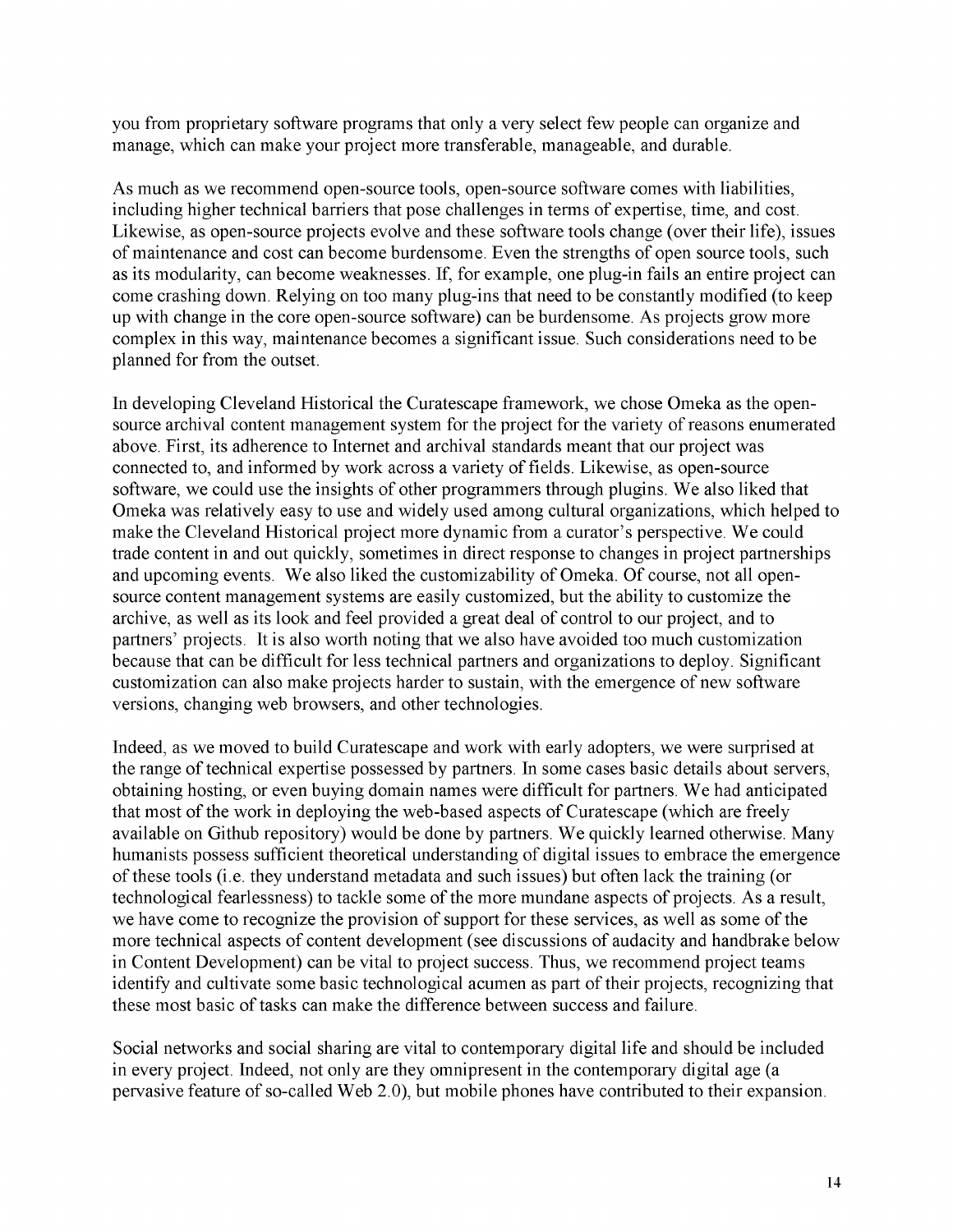Indeed, social sharing is easier than ever with mobile because the devices' small size, portability, connection to the cloud, and ease of use have allowed us to engage in social sharing anywhere and everywhere. With this in mind, we recommend that mobile humanities projects embed social sharing into their work from the outset (which is very easy to do.) But, exactly how will you integrate these approaches to knowledge development and interpretation into your project? Will you ask your community to make contributions, respond to images or sound files, or create "favorites"? Is social sharing meant as a way to build a community of mobile users, share knowledge, or interact with your project? Of course, addressing such questions cuts to the heart of many projects, but it also helps mobile projects to remain sharply paired to specific project goals, which is especially helpful given small screen sizes and processing power (relatively speaking, at least to desktop computers.)

Moving beyond simply sharing content on Facebook or twitter, we recommend a variety of social strategies for projects as a way to jumpstart thinking in this area. First, and most easily, projects should create "channels" on social media sites (like YouTube, Facebook, or SoundCloud) to repurpose content and to enable more discovery of a project—both its expression on mobile devices as well as the content. More importantly, we also recommend that the mobile humanities move beyond merely sharing interpretive content toward a full consideration of how social sharing can contribute to the humanities interpretive frames and stories being developed. How can we involve crowds in the interpretation of data or stories, following some of the best examples of this work being done in broader digital projects? How could we engage audiences using mobile phones or tablets in the field into authors, editors, or contributors to our mobile interpretive projects? Of course, there are many administrative and editorial challenges that have not been fully worked out in humanities-based interpretive projects (as opposed to archival endeavors where they are more thoroughly proven.) Do you allow the community full access to editing, like Wikipedia? How do you staff such endeavors? What other mechanisms might you use for collecting stories? As will be discussed later, with Cleveland Historical, we have developed an approach to "community sourcing" that involves community members directly in content creation as team members and contributors. This has enhanced both our public engagement—one of the goals of Cleveland Historical—and also the quality of our interpretation. Even so, the cost—in terms of time, especially—has been significant.

Perhaps the most frequent question directed at us is about the distinction between native apps and web apps and which of the two is a better approach. Generally speaking, we tell people that it probably does not matter very much, and that they would be better served by starting with a different set of questions: related to audience, interpretive approach, expected user experience of mobile, and budgets. Once curators have begun to address these questions, they will be in a better position to determine whether they want a native app or a web app.

The difference between a "native app" and "web app" is relatively less significant than it was just a few years ago. Native apps are programmed specifically for the operating systems of different phones (such as iOS or Android) and they are installed directly onto phones using that system. (This, by the way, leads to the next question that I frequently get, but will not answer here: Should I develop for iOS or Android phones?) Native apps are only available through the various app stores and must be downloaded directly to the device. Native apps tend to be faster,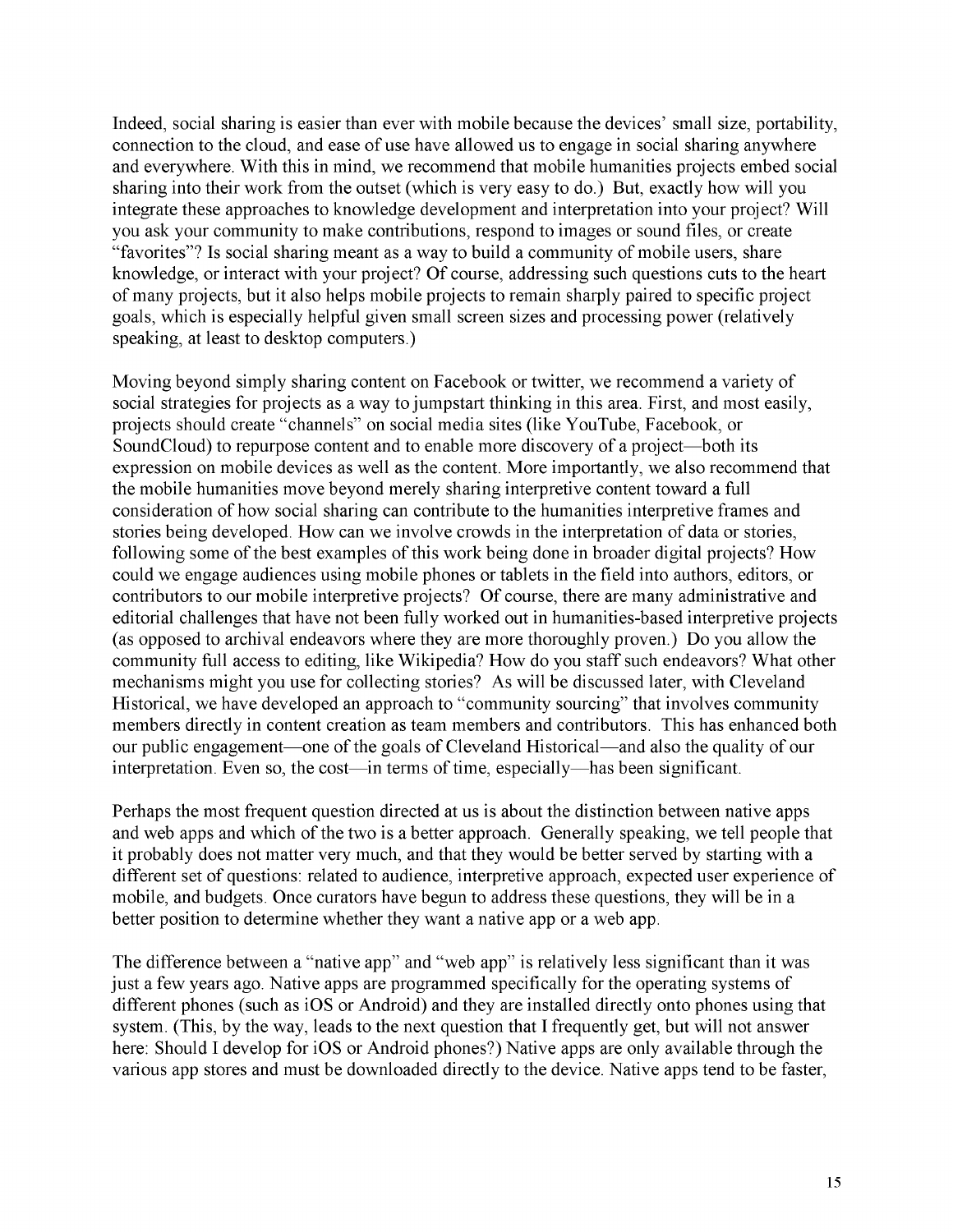more integrated into the phone, and have richer features than web apps because they are programmed to access the phone's operating systems.

Web apps, by contrast, are programmed to operate on mobile internet browsers and are not dependent on phone operating systems, allowing them to reach a greater number of mobile users. They also don't need to be downloaded and installed to the device (although web apps can be installed to mobile devices, and can even be submitted to and obtained from app stores.) Web apps generally require a wireless internet connection to work, and don't interact (as yet) as effectively with device operating systems, making them less efficient than native apps. However, the emerging HTML5 standard for web development promises a richer and more satisfying user experience. And, finally, web apps often can be installed to mobile devices, and just like native apps are available in the app stores.

There is, of course, a third option also being pursued by many organizations, which falls under the rubric of "responsive design." With the rapid proliferation of mobile devices, there has been an effort to build websites whose design, and even functionality, change depending on the technology platform on which the user is accessing the website. This design practice, in which a website is optimized for mobile devices, will surely become pervasive in the years ahead and represents a good solution that fits within an organization's or project's existing web development strategy. Usually stopping short of being a fully installable web app, such responsive design should become standard practice across the digital humanities. In fact, building a mobile optimized website might be all that a museum or scholar needs to enhance an existing project, especially one with a modest budget. From a curatorial perspective, mobile optimized websites can be just as effective in deploying interpretive strategies, making them well worth considering.

In terms of the technological approaches, we would recommend addressing this technological problem as you would any other—by referencing the project's overall goals, audiences, and identities, as well as budgets. When we began work on Cleveland Historical in 2010, for example, we chose to build native apps for iOS and Android, with a website optimized (modestly so at first) for mobile devices, so that it was usable via web browsers on a variety of mobile devices and operating systems. In other words, we have taken a hybrid approach, incorporating some of the benefits of developing native apps for iOS and Android, while also making sure that Cleveland Historical was optimized for the mobile web and could be accessed on any device. And, indeed, one of our efforts with Curatescape has been to improve the responsive design of projects' websites, allowing them to work differently and more effectively on various phones and tablets of different sizes, as well as the desktop. It is useful to note that web design now begins with a plan for design and functionality for the mobile web—moving from phone to tablet, before moving to design of websites for laptops or desktops. Likewise, design for native apps also takes account of the size and scale of phones, as well as tablets. Thus, it is clear that no single best practice in this arena, and in fact project teams will receive a great deal of contradictory advice.

In part, Curatescape's development has responded to the present state of the technological environment and the challenges faced by many mobile project directors. First, we used a proven open-source archival software tool, Omeka, as the project's content management system. For the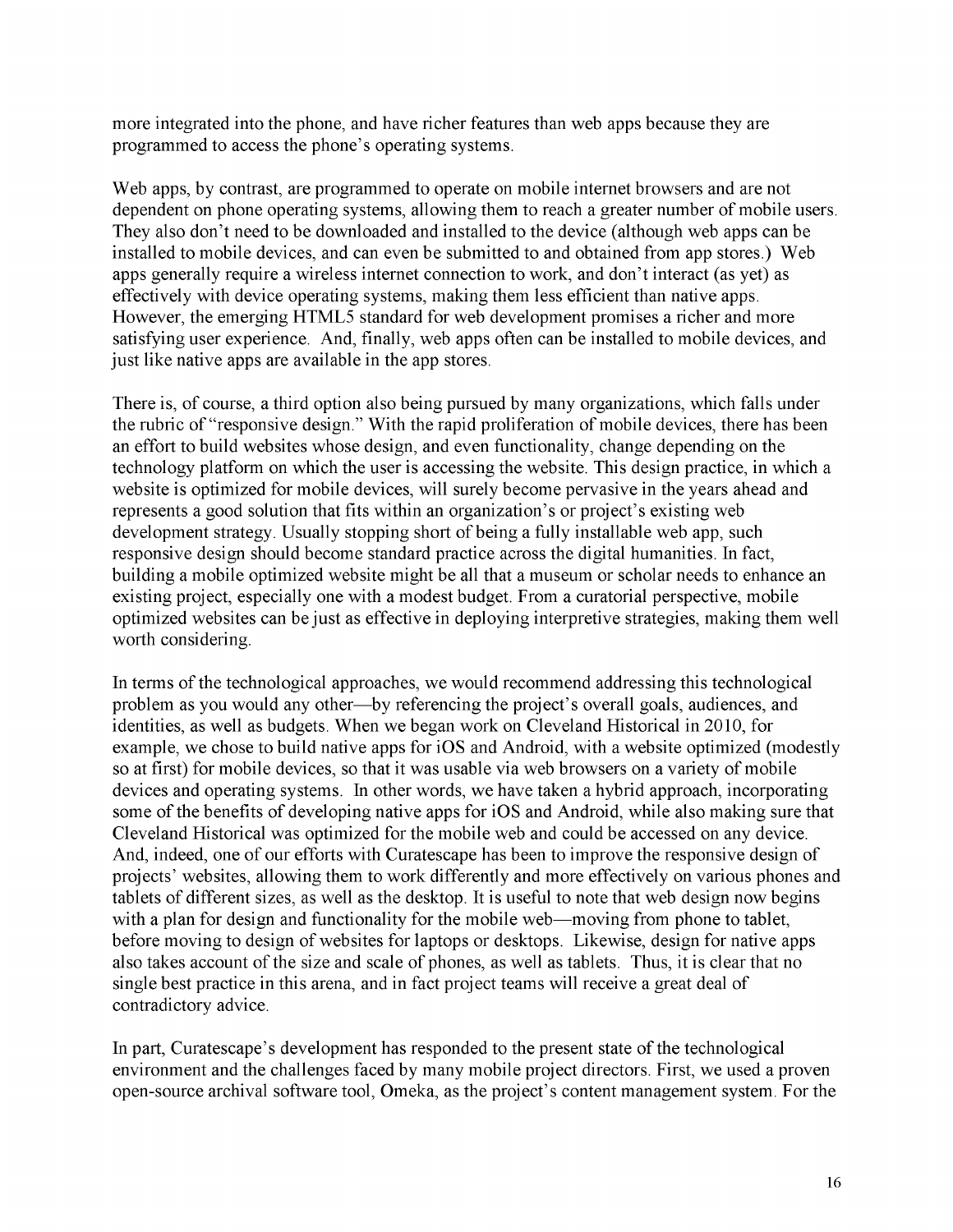web version, Curatescape involves only a series of plug-ins and mobile-optimized themes. We've made these themes and plugins freely available on Github, as part of our contribution to the Omeka ecosystem. Anyone can download (and modify) and deploy this theme immediately for their project. Deploying Curatescape native apps, however, involves the allocation of real staff time and resources, so there is a modest cost for implementing an iOS and Android app; even so, those costs are significantly less expensive than industry averages for comparable applications. Moreover, adopting one a Curatescape + Omeka solution allows a project team to develop and deploy its own distinctive project, rather than implementing their work on another organization's branded platform.) This is invaluable for a variety of reasons related to administration, funding, and discovery. Deploying a unique project allows project teams to raise funding from within their organization, to build partnerships across institutions, and allows for easier discovery of interpretive content. Indeed, this is particular important in public and crowdbased projects that project teams have to sell to communities and partners, seeking "buy-in," either literal or figurative. Additionally, given the development of the semantic web and the technical infrastructure of the web, we see a future (and are developing toward that future) in which aggregating data and interpretive content (not just archives) will become increasingly easier, allowing project teams to share their work with other projects near and far.

#### **Managing Projects: Audience & Community Engagement**

Looking toward the future, as well as the near past, should underscore the import of effective and adaptive project management strategies. Indeed, our work in building Cleveland Historical, with its digital tentacles reaching back to the early days of the 21<sup>st</sup> century and a hand-coded HTML website on the Cleveland Cultural Gardens. Over the years, our lab's work has evolved and developed iteratively. And, building Cleveland Historical has been a dynamic and shifting endeavor, quite unlike publishing in analog forms, in which the book or journal article is the outcome and embodiment of years of work. Our projects have been cumulative and iterative, transforming with the technology. As a result, we recommend that project teams working on mobile endeavors, just as with digital projects more generally, develop a plan for management, maintenance, and continued development, including collecting and analyzing user data. Among the most pertinent management issues are those related to content management, design, content development, funding, and marketing. However, we would suggest that the most critical values possessed by successful projects are those that are conceived of as being dynamic and iterative. Indeed, the digital humanities are far more performative in character than many other acts of scholarship because of the continued give and take between audiences and project curators. And, indeed, thinking about audience is the appropriate place to begin any conversation about managing and developing a mobile interpretive project.

Audience matters. Mobile project teams should begin their project by considering what audiences and communities they are seeking to reach in building their project, and why and how mobile helps them to accomplish those goals. Of course, mobile devices are rapidly become the standard way that most people are accessing the internet, and we should surely be cognizant of this in developing digital projects. We can do this by using responsive web design, which alters the look, feel, and functionality of a website based on the device through which a user accesses the web. Even so, we should ask ourselves about audiences, how and when users might access our mobile projects, and how (or even, if) using mobile devices can enhance the outcomes of our project. For example, with Cleveland Historical, we imagined local communities, historical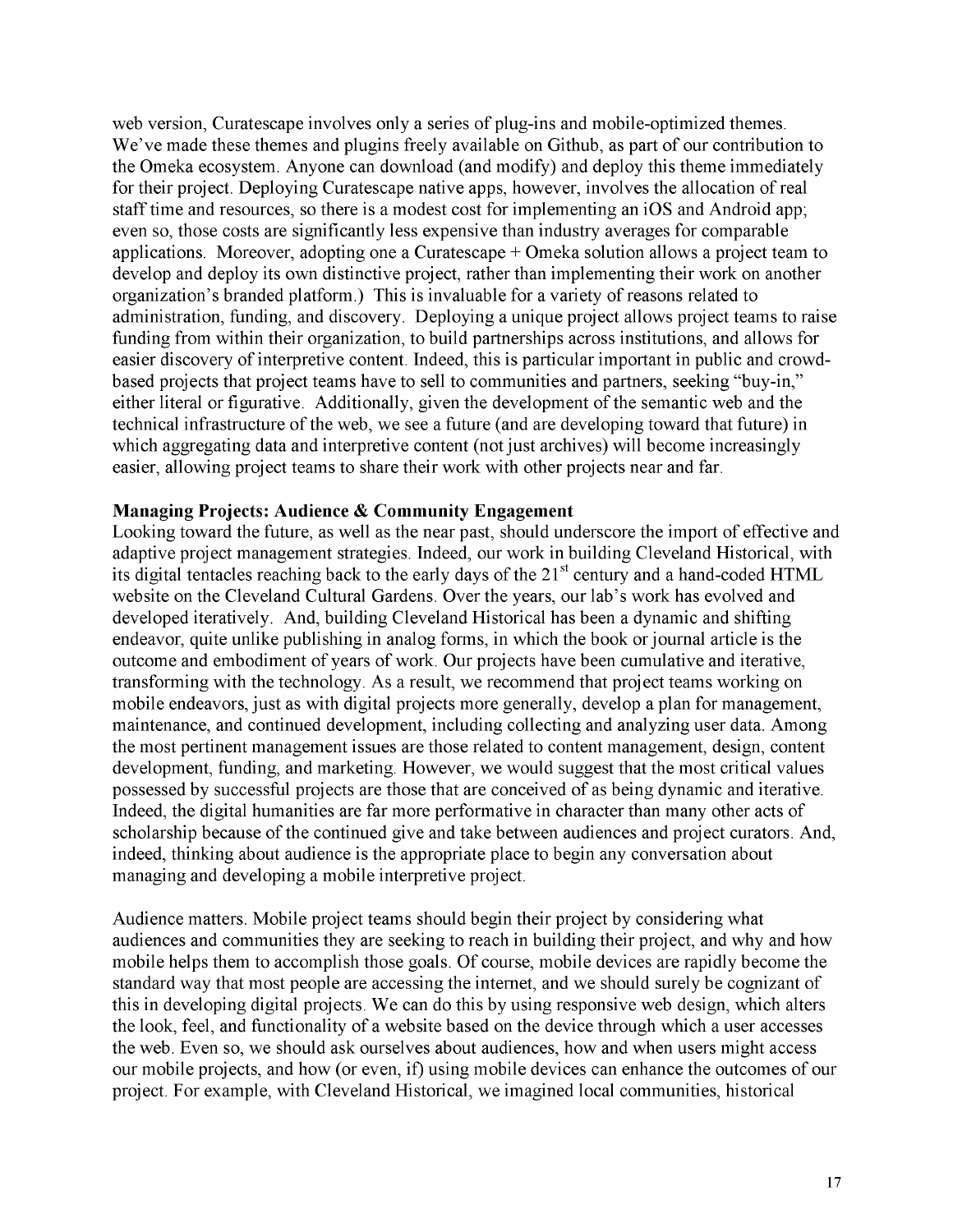organizations, tourists, and students as our primary beneficiaries, as well anyone interested in history. Likewise, we have sought to use mobile to connect and reconnect our audiences to the historical landscape. We hope that using Cleveland Historical in the landscape will allow users to engage the landscape and gain a deeper understanding of place, either while they are actively exploring the landscape or even after a walking tour in which they reflect on their experience of the city's built environment. Also, though, we anticipate users—including especially students exploring and discovering historical stories that take them from their couch into the landscape to explore and develop a richer understanding of interpretive history. Also, based on observation of users' behavior, we have come to realize that for many users, Cleveland Historical has become a way to sit on their couch and virtually explore the city, following paths through its spaces and interpretive narratives.

If defining an audience is the first step in building a project suitable to a mobile project's interpretive strategies, other considerations will include both technological and management strategies. From a technological perspective, project teams have to work through a host of details including whether you want to deploy a native app, a web app, or merely build a mobile optimized website. Will the project's installable app include large amounts of data or will it query a database hosted on a serve in the cloud? What sorts of content management systems are out there for managing mobile projects? Is it best to build something from scratch or adapt another platform to the project? The answer to these questions, as with many technical problems in the digital humanities, is "it depends." It depends on project audiences, goals, and budgets.

With Cleveland Historical we deploy mobile apps for iOS and Android and a website optimized for the mobile web because we wanted to reach the widest possible audiences, both in the landscape and on desktops and tablets. Each interface provides a different user interface that is suited to its particular technical environment, and designed to help users discovers stories. The user interfaces especially emphasize there geographic location on a map. More important to Cleveland Historical was our commitment to using an existing open-source content management system as the backend for the apps and website in order to keep our costs down—both in shortterm project development and long-term maintenance. Most critically, though, we believed that building an app around a proven content management system could help us make Cleveland Historical extensible to other places at very low cost or no cost—which generated CPHDH's Curatescape framework.

As part of the challenge of defining audience, comes the question of both how to collaborate and interact with public audiences, as well as how to build a core group of users. Collaboration is a key element of the digital humanities theory and practice, and, like all digital endeavors, we must consider exactly who, how, and to what degree external communities will become part of the interpretive humanities endeavor. Should our project use crowdsourcing strategies to engage the public in helping to solve research, interpretive, or factual issues? If so, how will our project maintain its connections to those publics, and what might this mean for the tools that we've adopted? If we choose not to crowdsource, how exactly will our projects engage public audiences? Will we allow user comments, social media interaction, or some other formulation for interacting with external communities? There is no reason to think that because they occur on smaller, more portable, device that mobile projects should be more or less collaborative than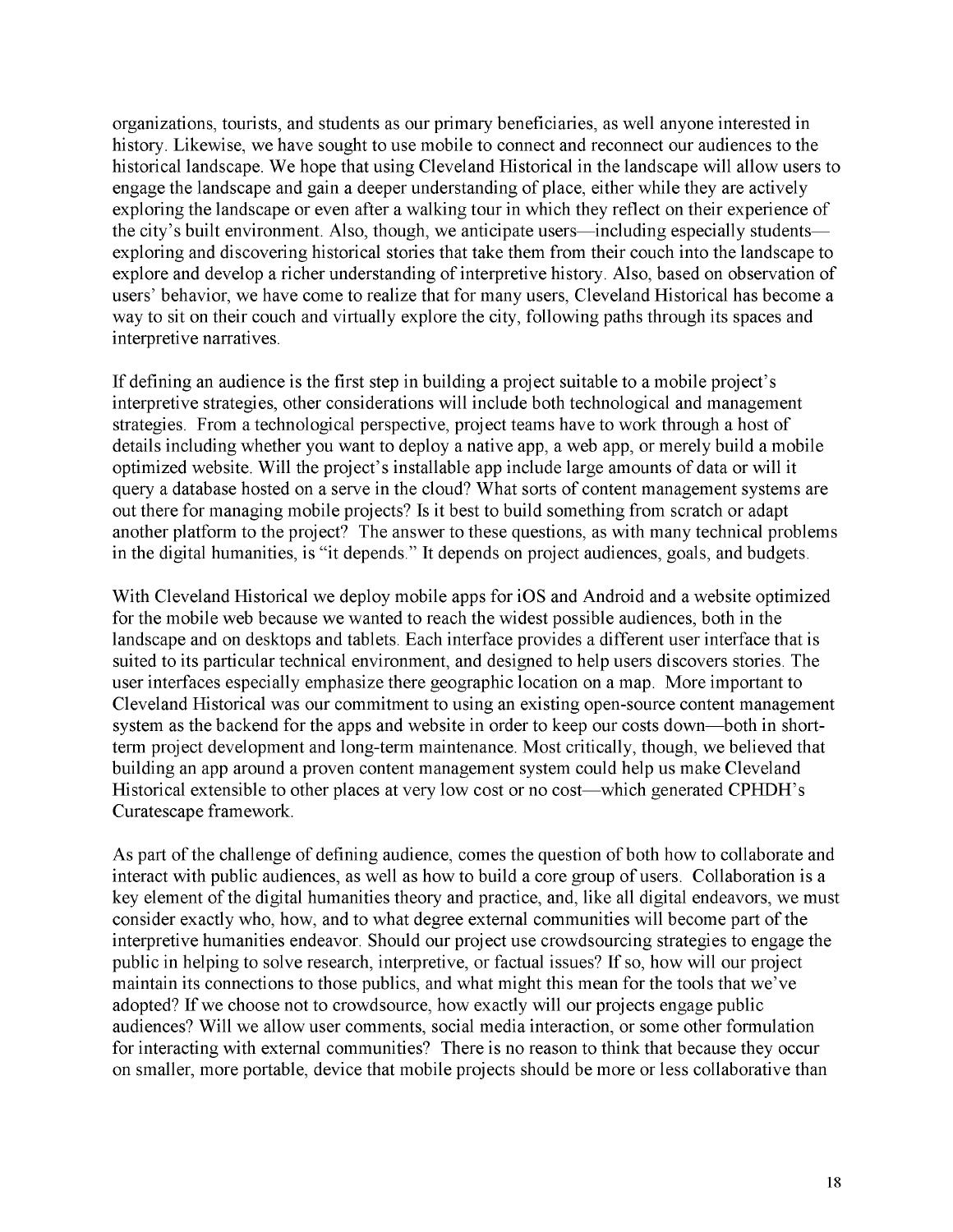other digital projects. Not surprisingly, how we answer these questions can shape a project significantly.

With Cleveland Historical, we saw the building collaboration as critical to engaging a public humanities audience that include the broader regional community of Northeast Ohio, including especially university students, local community groups, and K-12 teachers, as both a potential audience of users but also content producers. This has been a slow and labor intensive process that requires constant training, public events, and outreach, including especially face-to-face events. Building a mobile application, or digital project for that matter, does not mean that audiences and communities will automatically find the project on the app store. To the contrary, building a community of users takes time and effort. For Cleveland Historical, our team has focused on building audiences and partnerships through the work of humanities interpretation itself, by training collaborators and building a community of users simultaneously.

Building a collaborative mobile project can occur in multiple ways. Project leaders can develop multi-institutional partnerships as the basis for the project or, alternately, building those partnerships in an ad hoc fashion around particular initiatives. Leaders can also develop a interpretive strategy that involves the community in producing content. Likewise, project initiators can create public events that involve their audiences. A similarly important strategy is to build a user interface that draws the public into your mobile project, creating ways for audiences to discover project apps and to call them to action, first through downloading or using the app and then through inviting them to become regular users and contributors. Each of the strategies emphasizes the ways that mobile projects explode the formal boundaries between scholars or curator and community, and it is incumbent upon project teams to recognize that mobile is changing how we interact with our communities. Three examples of how we used unorthodox strategies to both promote Cleveland Historical and build interpretive content reveal the creative ways mobile projects can and should think about audience.

First, with Cleveland Historical, we blew the classroom up. We transformed teaching and learning history into something that happens both inside and outside the classroom. We have invited students—both university and K-12 students—as well as teachers, librarians, and community members to partner in building and using content. Our public history, urban history, and regional history courses became a vehicles for students to develop projects that explored important research questions that were coupled together under a broader themes—much the same ways that stories and tours are conceptualized in Cleveland Historical and Curatescape. Students conducted primary source research, identified archival items, explored secondary themes in the scholarly literature, and compiled their results into collections of documents, essays, and short interpretive stories. This work, presented to the community and published on a course blog, was submitted to the editorial board of Cleveland Historical for publication. Students are named as authors, and indeed about 75% of all the work that appears on Cleveland Historical originated in a University or K-12 classroom.

We extended our work from university students to K-12 teachers, neighborhoods, and institutional partners through workshops, grant programs, and events. Our team involved K-12 teachers through institutes designed to help them teach history more effectively and to expand their professional development. We invited teachers to help us figure out how Cleveland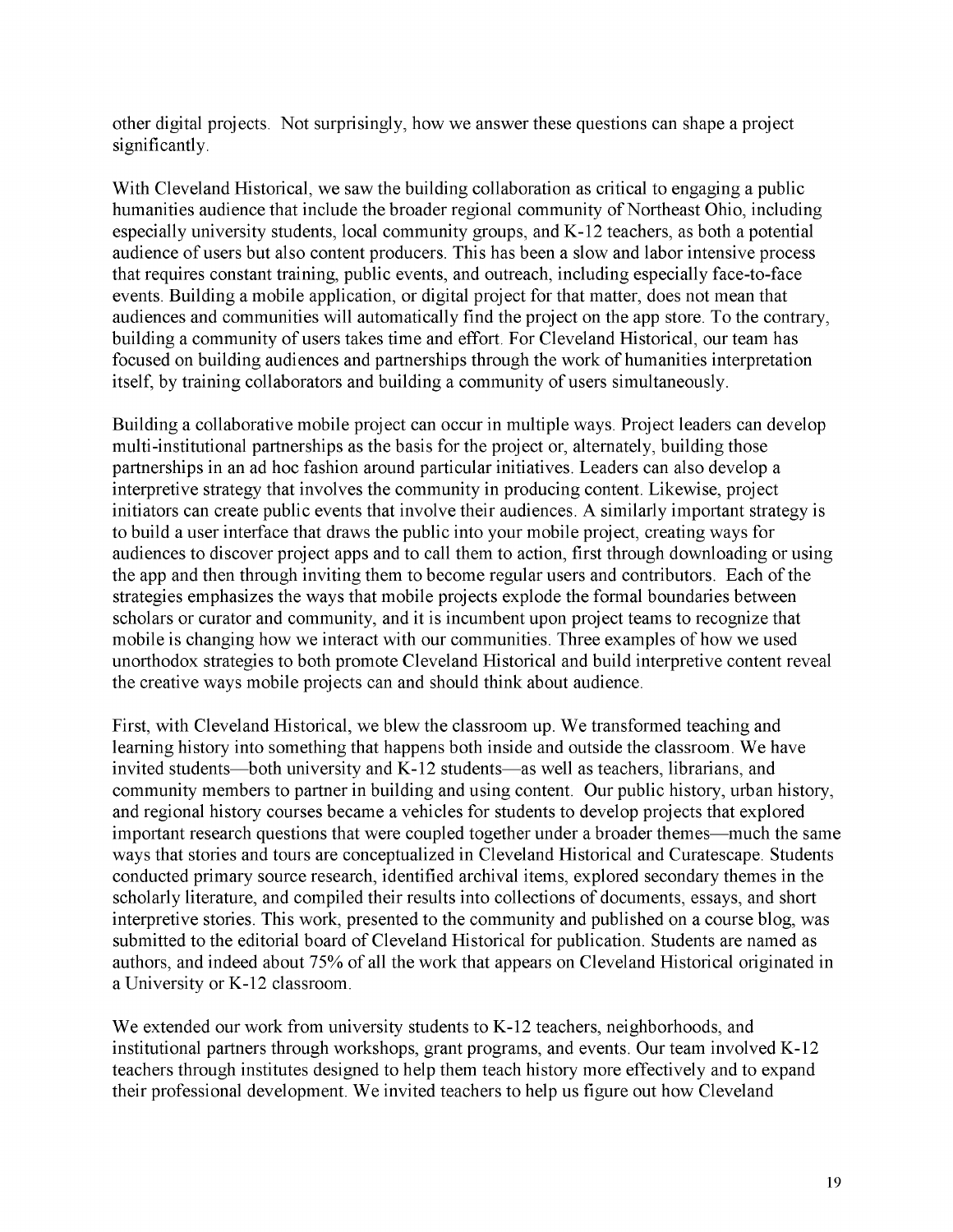Historical could best fit into K-12 classrooms. Some teachers trained their AP students to develop content for the app. Others use it as a "textbook" for their courses, in one case giving transforming old-style webquests into virtual and real scavenger hunts through Cleveland's neighborhoods and treating the city like a living museum. We invited communities and institutional partners to explore some of the same ideas. This resulted in community training events and also community development corporations assisted our team members in building interpretive narratives that could be used in neighborhood walking tours.

As our partners began to use Cleveland Historical for neighborhood walking tours and community events, we evaluated how users were using the apps during events. Our observations revealed much about how mobile projects work and do not work. First, we discovered that a startling number of people still do not have smartphones, though we should not have been surprised by this. Approximately 50% of all Americans own smartphones. That means that the other 50% don't. Most smartphone users come from younger demographics. The demographic for neighborhood walking tours skews a bit older than overage (at least from our observation.) Second, we discovered that many people did not know how to use their smartphones, not realizing what a QR code was or how it worked in the landscape. We had to improvise and provide on-the-spot training. Third, and perhaps most interestingly, many users enjoyed using the app during their walking tours but also reported wanting to go to Cleveland Historical later for more information and to discover other neighborhoods. Our experiences, over multiple tours, confirmed the importance of providing paper tour brochures for those without smartphones. Postcards, posters, and window clings with QR codes helped alert people to Cleveland Historical, but the QR code was not necessarily an invitation to download the app, reminding us that we have to continue to develop strategies to invite people to use the app in the landscape. And, finally, the events themselves—and especially the human contact associated with them proved to be among the most effective ways to build audience.

As our team has worked with the community to build interpretive content and users, we have been struck by how performative the digital humanities are. In much the same way that teaching is an act of planned improvisation, or delivering an excellent lecture depends on excellent performance skills, so too the digital humanities requires careful planning but deep and engaged performance. Indeed, we consider each time a mobile user interacts with the apps he or she is engaged in a performance that we've helped orchestrate. When we think about design, we ask ourselves about audience, technology, and the particular interpretive goals of a story or a tour. How will users discover a story? How will they engage it and respond? Thus user design is one of the most critical managerial and technical issues. This is especially true in mobile environments, as smaller interfaces force us to adopt new strategies. As we've worked to extend Curatescape, we've been evaluating how users engage the apps as a way of building a design that is as thoughtful as our interpretive strategy.

Collecting user analytics has already proved beneficial to our conceptualization of the new user interface. For example, it was through watching users become frustrated with a cluttered map interface that revealed to us that geolocating stories on the map was not always users' first choice in navigating content and neither was search. Users appear to enjoy being led by our curatorial team, as well as discovering serendipitously. As a result, we are updating the user interface. We also have added a "View Random Story" button, and also are exploring other modes of discovery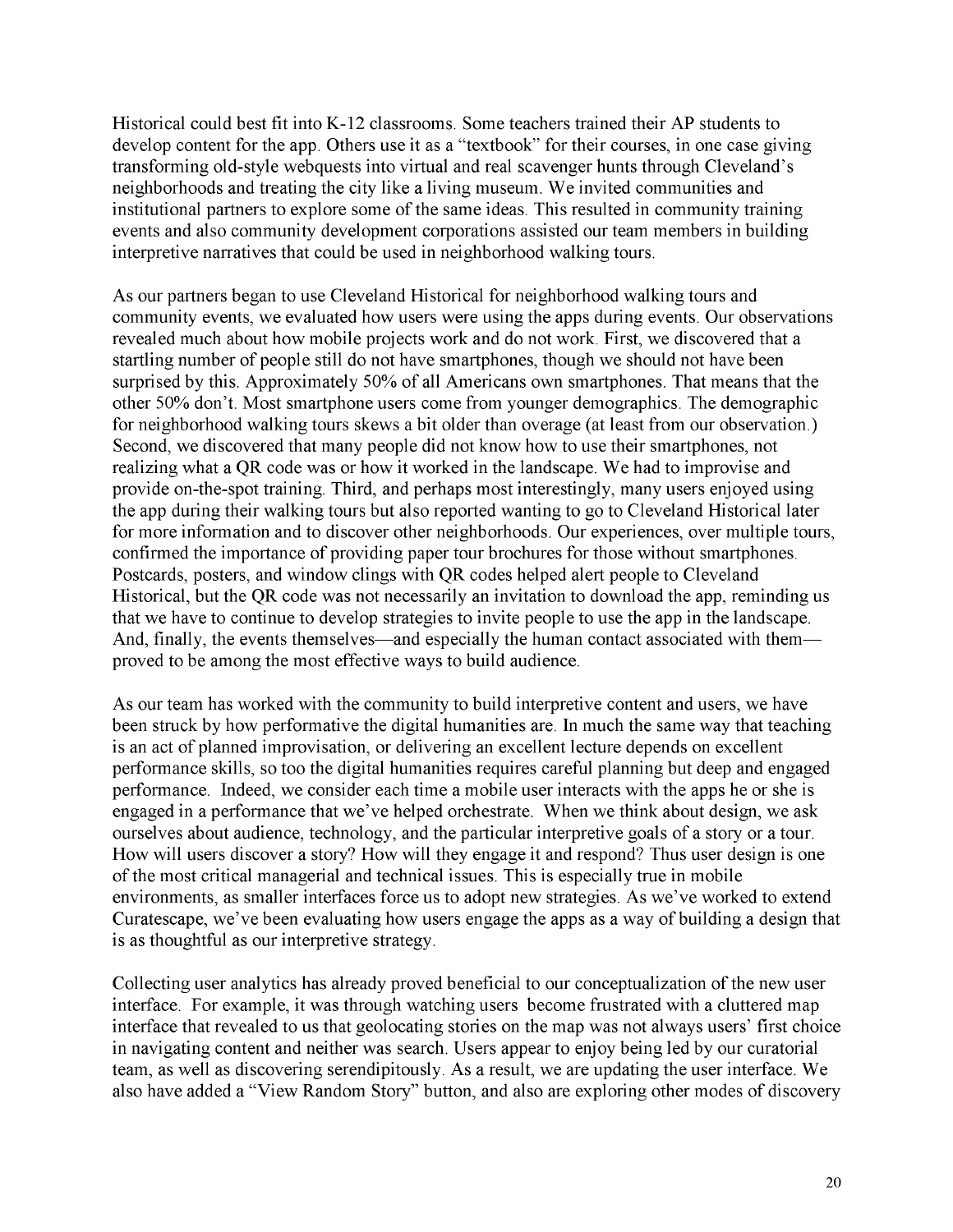for the next iteration of Curatescape, including discovery conditioned by algorithms (drawn from an aggregation of all selections, and paths of those selections, made by other users.)

Similar considerations should also pertain to our evaluation of content. Indeed, we should be cognizant of the challenges involved in balancing engaging storytelling against rigorous interpretative expression. Of particular note, partners asked for an enhanced ability to express the research that underlay story development, including bibliographic citation and more effective linking. Even though this information added a deeper layering to stories, it sometimes tended (as in the case of bibliographic materials) to overwhelm even the text—especially on smaller mobile devices where long textual entries appear to detract from user experience. Similarly, providing links offered users an alternative interpretive frame and connections that enrich the materials. But, at the same time, these move users away from the multimedia material curators had selected. Thus, this balancing act—of providing a strong interpretive voice but also revealing the richness of the team research—will remain a challenge for projects. In fact, in many respects, it reflects the broader challenges of the humanities in adapting its interpretive strategies to emerging formats.

It is difficult to assess the effectiveness of user design interfaces or interpretive strategies unless a project rigorously collects and evaluates data. Few humanities-based mobile projects appear to engage in such evaluative practices, which appears to be true of the broader digital humanities field. Indeed, we should demand better collection and evaluation of user data in all projects making it a critical element of our professional endeavor. We are remedying this with Curatescape by implementing user analytics that track (anonymously) user experiences on mobile devices in a way that complements the rigorous data that we already collect about visitors to the project website. Additionally, as we modify Curatescape for indoor use, we'll be conducting rigorous user studies (with NEH funding.) Our users can teach us much through their explorations of our interpretive stories. We must collect that information (anonymously, by the way) and try to determine how to improve both our presentation and our stories.

Understanding audience responses to the apps and their interpretive content provides what is arguably the best vehicle for considering more mundane aspects of a mobile project's management, including such issues as marketing and funding. Marketing is critical and can be expensive. The best marketing strategies, as we've already implied, are those that develop organically from your mobile project. However, with Cleveland Historical, we also implemented traditional strategies (including hiring a dedicated PR firm) as well as targeted social media strategies. One of our favorite strategies has been to distribute printed postcards, and we've also handed out t-shirts with the Cleveland Historical log. These have all raised public awareness and build users. But, they have not been as effective as tours, community projects, and teaching endeavors in building awareness and audience.

Finally, in terms of budgets, building mobile projects is expensive, not just from a technical standpoint but from the perspective of implementing dynamic interpretive strategies. These costs, as well as technical considerations, have placed mobile projects largely beyond the budgets of scholars and small humanities organizations. It is this concern that we have sought to address with the development of Curatescape—making the mobile optimized website for Omeka free—and the deployment of native apps for iOS and Android available at a minimal cost. Our